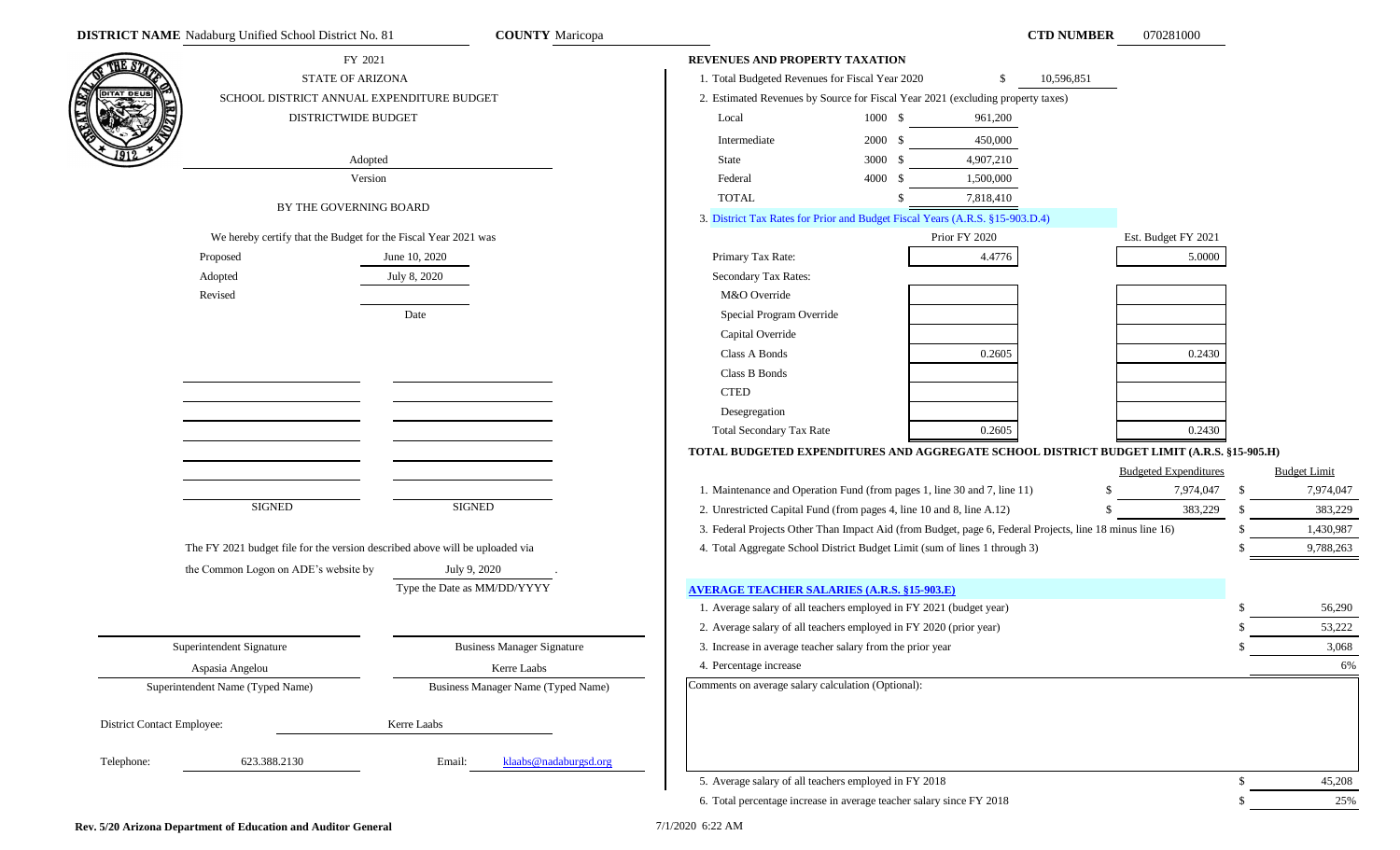## **DISTRICT NAME** Nadaburg Unified School District No. 81 **COUNTY** Maricopa **CTD NUMBER** 070281000 **VERSION** Adopted

## **DISTRICT CONTACT INFORMATION**

|                                                    |     | Prefix First Name | <b>Last Name</b> | <b>Email Address</b>        | Telephone Number Extension |  |
|----------------------------------------------------|-----|-------------------|------------------|-----------------------------|----------------------------|--|
| Superintendent                                     | Dr. | Aspasia           | <b>Angelou</b>   | aangelou@nadaburgsd.org     | 623-388-2121               |  |
| <b>Executive Assistant to Superintendent</b>       |     | Tricia            | Farrington       | tfarrington@nadaburgsd.org  | 623-388-2121               |  |
| Chief Financial Officer                            |     |                   |                  |                             |                            |  |
| <b>Business Manager 1</b>                          |     | Kerre             | Laabs            | klaabs@nadaburgsd.org       | 623-388-2130               |  |
| <b>Business Manager 2</b>                          |     |                   |                  |                             |                            |  |
| <b>Business Consultant</b>                         |     |                   |                  |                             |                            |  |
| School District Employee Report (SDER) Coordinator |     | Kerre             | Laabs            | klaabs@nadaburgsd.org       | 623-388-2130               |  |
| SPED Data Reporting Coordinator                    |     | Nicole            | Lee              | nlee@nadaburgsd.org         | 623-388-2122               |  |
| <b>AzEDS/ADM Data Coordinator</b>                  |     | Veronica          | Rosas            | vrosas@nadaburgsd.org       | 623-388-2321               |  |
| <b>Transportation Data Reporting Coordinator</b>   |     | Jim               | Springfield      | jspringfield@nadaburgsd.org | 623-388-2125               |  |
| <b>CTE Coordinator</b>                             |     | Kathryn           | Strevell         | kstrevell@nadaburgsd.org    | 623-388-2100               |  |
| <b>Poverty Coordinator</b>                         |     | Nancy             | Penzone          | npenzone@nadaburgsd.org     | 623-388-2602               |  |
| <b>Assessments Coordinator</b>                     |     | Nancy             | Penzone          | npenzone@nadaburgsd.org     | 623-388-2602               |  |
| <b>Curriculum Coordinator</b>                      |     | Nancy             | Penzone          | npenzone@nadaburgsd.org     | 623-388-2602               |  |
| <b>Information Technology (IT) Director</b>        |     | John              | Asimakopoulos    | iasimakopoulos@nadaburgsd.c | 623-388-2135               |  |
| <b>Bookstore Manager</b>                           |     | Kathryn           | Strevell         | kstrevell@nadaburgsd.org    | 623-388-2100               |  |
| <b>Governing Board Member</b>                      |     | Matt              | Varitek          | mvaritek@nadaburgsd.org     | 623-388-2100               |  |
| <b>Governing Board Member</b>                      |     | Valerie           | Serrano          | vserrano@nadaburgsd.org     | 623-388-2100               |  |
| Governing Board Member                             |     | Sandy             | Jordan           | sjordan@nadaburgsd.org      | 623-388-2100               |  |
| Governing Board Member                             |     |                   |                  |                             |                            |  |
| Governing Board Member                             |     |                   |                  |                             |                            |  |
| Governing Board Member                             |     |                   |                  |                             |                            |  |
| Governing Board Member                             |     |                   |                  |                             |                            |  |
| Governing Board Member                             |     |                   |                  |                             |                            |  |
| Governing Board Member                             |     |                   |                  |                             |                            |  |

|                                          | <b>SELECT</b> from Dropdown    |  |
|------------------------------------------|--------------------------------|--|
| Student Information Systems (SIS) Vendor | Tyler Technologies (Tyler V10) |  |
| <b>Accounting Information System</b>     | Infinite Visions               |  |
| <b>Bookstore Cash Receipting System</b>  |                                |  |
| District's website home page address     | www.nadaburgsd.org             |  |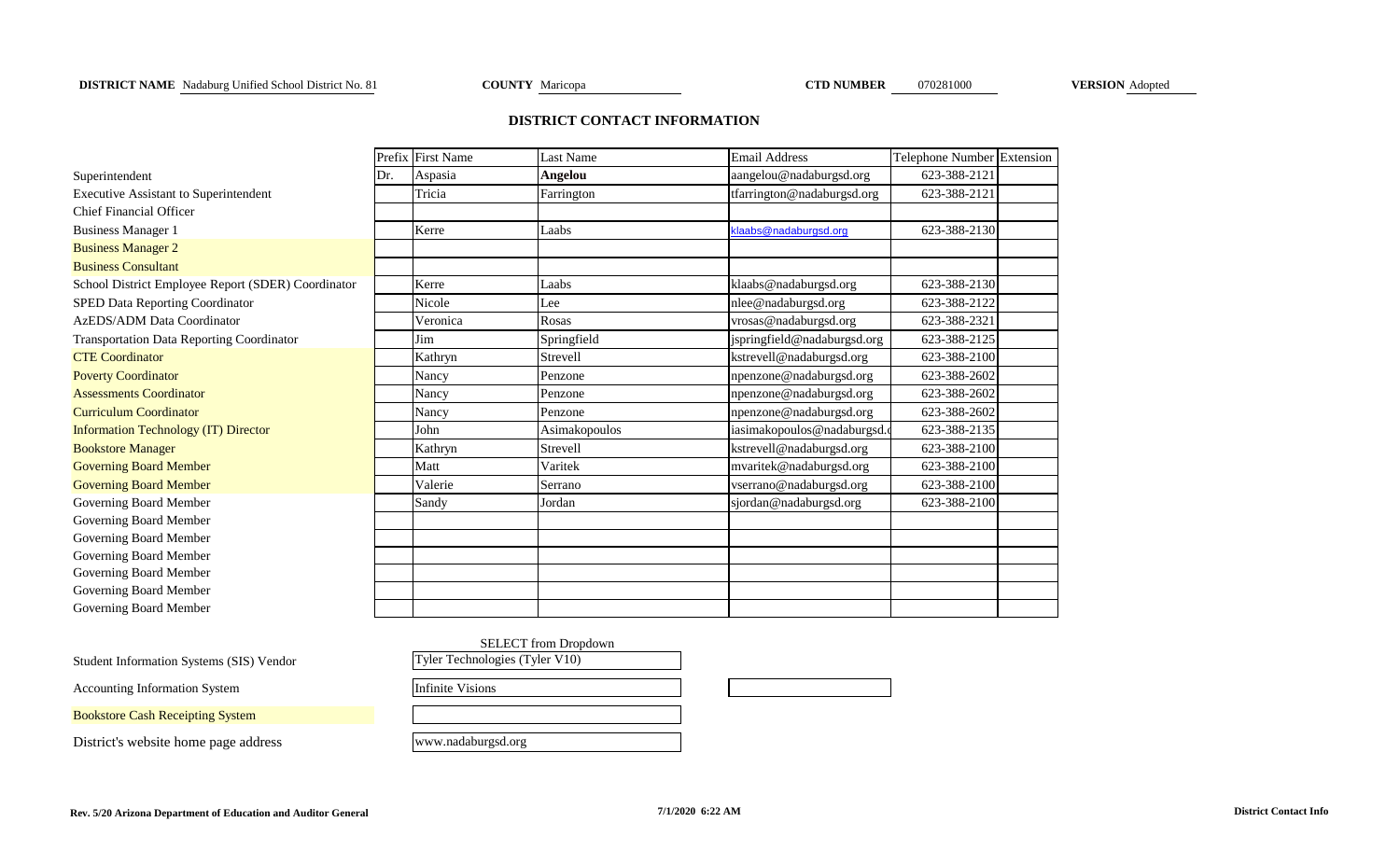| <b>DISTRICT NAME</b> Nadaburg Unified School District No. 81 |
|--------------------------------------------------------------|
|--------------------------------------------------------------|

**COUNTY** Maricopa **CTD NUMBER** 070281000 **VERSION** 

Adopted

| <b>FUND 001 (M&amp;O)</b>                               |                 |            | <b>MAINTENANCE AND OPERATION (M&amp;O) FUND</b> |           |                 |             |          |       |           |               |                   |  |
|---------------------------------------------------------|-----------------|------------|-------------------------------------------------|-----------|-----------------|-------------|----------|-------|-----------|---------------|-------------------|--|
|                                                         |                 |            |                                                 |           | Employee        | Purchased   |          |       | Totals    |               |                   |  |
|                                                         |                 | <b>FTE</b> |                                                 | Salaries  | <b>Benefits</b> | Services    | Supplies | Other | Prior     | <b>Budget</b> | $\%$              |  |
| <b>Expenditures</b>                                     |                 | Prior      | Budget                                          |           |                 | 6300, 6400, |          |       | FY        | FY            | Increase/         |  |
|                                                         |                 | <b>FY</b>  | <b>FY</b>                                       | 6100      | 6200            | 6500        | 6600     | 6800  | 2020      | 2021          | Decrease          |  |
| 100 Regular Education                                   |                 |            |                                                 |           |                 |             |          |       |           |               |                   |  |
| 1000 Instruction                                        |                 | 28.40      | 35.05                                           | 1,793,400 | 358,700         | 1,274,026   | 32,500   |       | 4,169,908 | 3,458,626     | $-17.1\%$ 1.      |  |
| 2000 Support Services                                   |                 |            |                                                 |           |                 |             |          |       |           |               |                   |  |
| 2100 Students                                           |                 | 2.94       | 2.94                                            | 137,900   | 27,600          |             |          |       | 159,798   | 165,500       | $3.6\%$ 2.        |  |
| 2200 Instructional Staff                                |                 | 3.00       | 4.00                                            | 144,100   | 28,800          |             |          |       | 127,462   | 172,900       | 35.6%             |  |
| 2300 General Administration                             |                 | 2.00       | 2.00                                            | 228,800   | 45,800          | 24,500      | 5,000    |       | 300,203   | 304,100       | 1.3%              |  |
| 2400 School Administration                              |                 | 4.00       | 6.00                                            | 330,100   | 66,000          |             |          |       | 319,218   | 396,100       | 24.1%             |  |
| 2500 Central Services                                   |                 | 5.00       | 4.00                                            | 203,200   | 40,700          | 10,000      | 9,500    |       | 378,354   | 263,400       | $-30.4\%$ 6.      |  |
| 2600 Operation & Maintenance of Plant                   |                 | 10.38      | 11.30                                           | 427,900   | 85,600          | 248,210     | 340,000  |       | 1,003,844 | 1,101,710     | 9.7%              |  |
| 2900 Other                                              |                 | 0.00       |                                                 |           |                 |             |          |       |           |               | 0.0%              |  |
| 3000 Operation of Noninstructional Services             |                 | 0.00       |                                                 |           |                 |             | 7,000    |       | 6,581     | 7,000         | $6.4\%$ 9.        |  |
| 610 School-Sponsored Cocurricular Activities            | 10              | 0.00       |                                                 |           |                 |             |          |       |           |               | $0.0\%$ 10.       |  |
| 620 School-Sponsored Athletics                          | 11              | 0.00       |                                                 |           |                 |             |          |       |           |               | $0.0\%$           |  |
| 630 Other Instructional Programs                        | 12 <sup>2</sup> | 0.00       |                                                 |           |                 |             |          |       |           |               | $0.0\%$ 12.       |  |
| 700, 800, 900 Other Programs                            | 13.             | 0.00       |                                                 |           |                 |             |          |       | 45,000    |               | 13.<br>-100.0%    |  |
| Regular Education Subsection Subtotal (lines 1-13)      | 14.             | 55.72      | 65.29                                           | 3,265,400 | 653,200         | 1,556,736   | 394,000  |       | 6,510,368 | 5,869,336     | $-9.8\%$ 14.      |  |
| 200 and 300 Special Education                           |                 |            |                                                 |           |                 |             |          |       |           |               |                   |  |
| 1000 Instruction                                        | 15.             | 11.18      | 9.42                                            | 550,000   | 165,000         | 225,000     |          |       | 963,418   | 940,000       | $-2.4\%$ 15.      |  |
| 2000 Support Services                                   |                 |            |                                                 |           |                 |             |          |       |           |               |                   |  |
| 2100 Students                                           | 16.             | 2.61       | 2.88                                            | 162,700   | 32,500          | 200,000     |          |       | 366,447   | 395,200       | 7.8% 16.          |  |
| 2200 Instructional Staff                                | 17.             | 0.00       |                                                 |           |                 |             |          |       | 1,200     | $^{\prime}$   | $-100.0\%$ 17.    |  |
| 2300 General Administration                             | 18.             | 0.00       |                                                 |           |                 |             |          |       |           |               | $0.0\%$ 18.       |  |
| 2400 School Administration                              | 19.             | 0.00       |                                                 |           |                 |             |          |       |           |               | $0.0\%$ 19.       |  |
| 2500 Central Services                                   | 20.             | 0.00       |                                                 |           |                 |             |          |       | 169       |               | 20.<br>$-100.0\%$ |  |
| 2600 Operation & Maintenance of Plant                   | 21              | 0.00       |                                                 |           |                 |             |          |       |           |               | $0.0\%$ 21.       |  |
| 2900 Other                                              | 22.             | 0.00       |                                                 |           |                 |             |          |       |           |               | $0.0\%$<br>22.    |  |
| 3000 Operation of Noninstructional Services             | 23.             | 0.00       |                                                 |           |                 |             |          |       |           |               | $0.0\%$<br>23.    |  |
| Subtotal (lines 15-23)                                  | 24.             | 13.79      | 12.30                                           | 712,700   | 197,500         | 425,000     |          |       | 1,331,234 | 1,335,200     | 0.3%<br>24.       |  |
| 400 Pupil Transportation                                | 25.             | 10.80      | 15.94                                           | 450,653   | 90,100          | 40,000      | 135,000  |       | 597,873   | 715,753       | 19.7% 25.         |  |
| 510 Desegregation (from Districtwide Desegregation      |                 |            |                                                 |           |                 |             |          |       |           |               |                   |  |
| Budget, page 2, line 44)                                | 26.             | 0.00       | 0.00                                            |           |                 |             |          |       |           |               | $0.0\%$ 26.       |  |
| 530 Dropout Prevention Programs                         | 27.             | 0.00       |                                                 |           |                 |             |          |       |           |               | $0.0\%$ 27.       |  |
| 540 Joint Career and Technical Education and Vocational |                 |            |                                                 |           |                 |             |          |       |           |               |                   |  |
| <b>Education Center</b>                                 | 28.             | 0.00       | 0.00                                            |           |                 |             |          |       |           |               | $0.0\%$ 28.       |  |
| 550 K-3 Reading Program                                 | 29.             | 0.85       | 1.00                                            | 43,000    | 10,758          |             |          |       | 51,499    | 53,758        | 4.4% 29.          |  |
| Total Expenditures (lines 14, and 24-29)                |                 |            |                                                 |           |                 |             |          |       |           |               |                   |  |
| (Cannot exceed page 7, line 11)                         | 30.             | 81.16      | 94.53                                           | 4,471,753 | 951,558         | 2,021,736   | 529,000  |       | 8,490,974 | 7,974,047     | $-6.1\%$ 30.      |  |

**The district has budgeted an amount in the M&O Fund equal to the General Budget Limit as calculated on page 7 of 8.**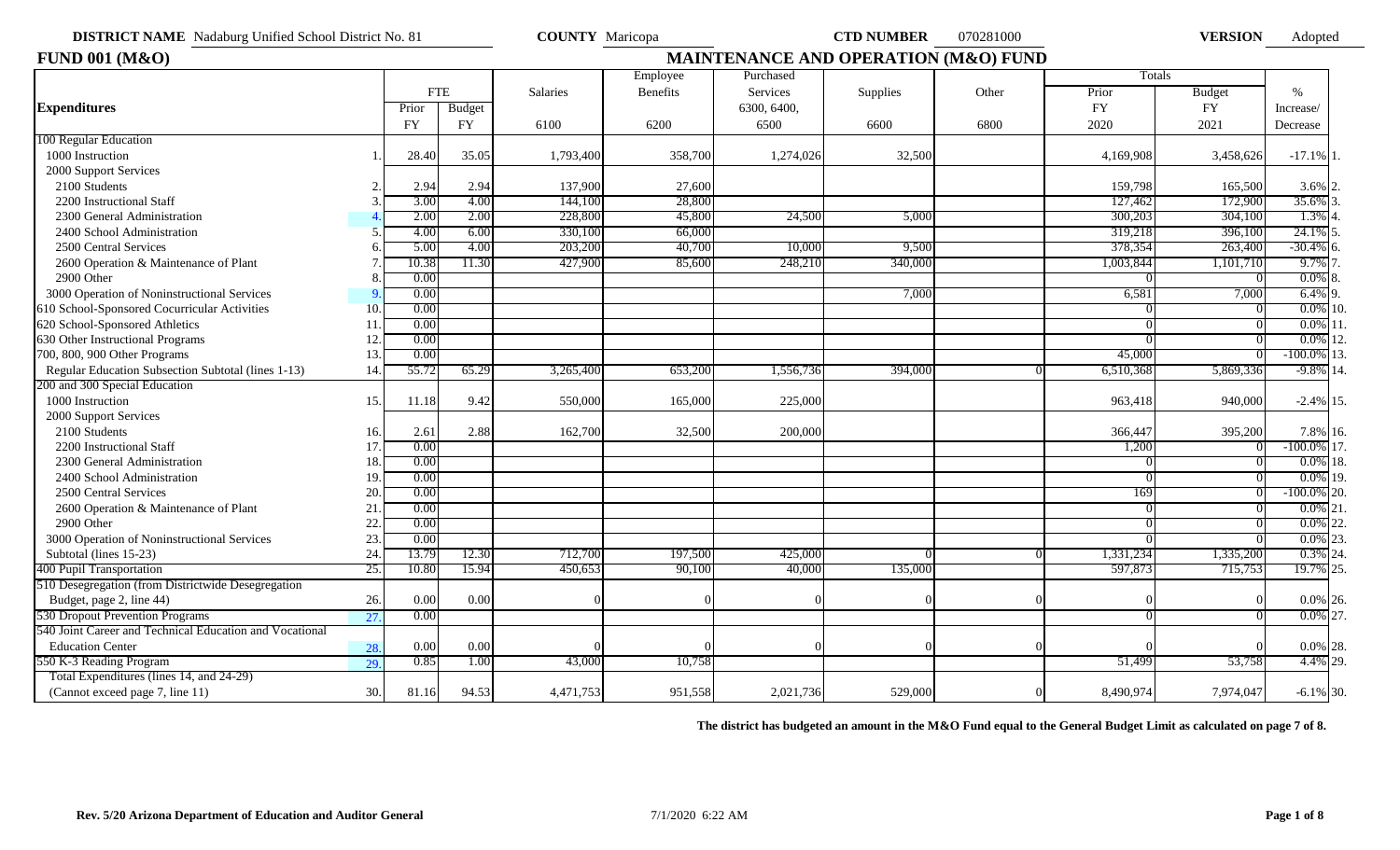# **SPECIAL EDUCATION PROGRAMS BY TYPE (M&O Fund Programs 200 and 300)**

| $(A.R.S. \S\$ 15-761 and 15-903)                 | <b>Prior FY</b> | <b>Budget FY</b> |                                                            |       |
|--------------------------------------------------|-----------------|------------------|------------------------------------------------------------|-------|
| 1. Total All Disability Classifications          | ,309,150        | $1,310,200$   1. | <b>Expenditures Budgeted for Audit Services</b>            |       |
| 2. Gifted Education                              |                 |                  | M&O Fund - Nonfederal<br>6350                              | 18000 |
| 3. Remedial Education                            |                 |                  | 6330<br>All Funds - Federal                                | 3,000 |
| 4. ELL Incremental Costs                         | 22,084          | $25,000$ 4.      |                                                            |       |
| 5. ELL Compensatory Instruction                  |                 |                  |                                                            |       |
| 6. Vocational and Technical Education (non-CTED) |                 |                  | FY 2021 Performance Pay (A.R.S. §15-920)                   |       |
| 7. Career Education (non-CTED)                   |                 |                  | Amount Budgeted in M&O Fund for a Performance Pay Comp     |       |
| 8. Career Technical Education (CTED)             |                 |                  |                                                            |       |
| 9. Total (lines 1 through 8. Must equal          |                 |                  | Do not report budgeted amounts for the Performance Pay Com |       |
| total of line 24, page 1)                        | 1,331,234       | 1,335,200 9.     |                                                            |       |

| Teacher-Pupil 1 to 22 |  |  |
|-----------------------|--|--|
| Staff-Pupil 1 to 16   |  |  |

# **Estimated FTE Certified Employees**

| $(A.R.S. §15-903.E.2)$                                |       | Prior FY   Budget FY |
|-------------------------------------------------------|-------|----------------------|
| Number of FTE - Certified Employees                   | 45.28 | 52.20                |
| Number of FTE - Certfied Purchased Services Personnel |       | L.OO                 |

# 1. Total All Disability Classifications 1,309,150 1,310,200 1. **Expenditures Budgeted for Audit Services**

|                     | M&O Fund - Nonfederal | 6350 | 18000 |
|---------------------|-----------------------|------|-------|
| All Funds - Federal |                       | 6330 | 3.000 |

## 6. Vocational and Technical Education (non-CTED) 0 6. **FY 2021 Performance Pay (A.R.S. §15-920)**

Amount Budgeted in M&O Fund for a Performance Pay Component

Do not report budgeted amounts for the Performance Pay Component of the Classroom Site Fund on this line.

## **Expenditures Budgeted in the M&O Fund for Food Service**

**Proposed Ratios for Special Education**  $\frac{\text{a}}{3}$  7,000 (A.R.S. §§15-903.E.1 and 15-764.A.5) Teacher-Pupil 1 to 22 (This amount will be used to determine district compliance with state matching requirements pursuant to Code of Federal Regulations (CFR) Title 7, §210.17(a)]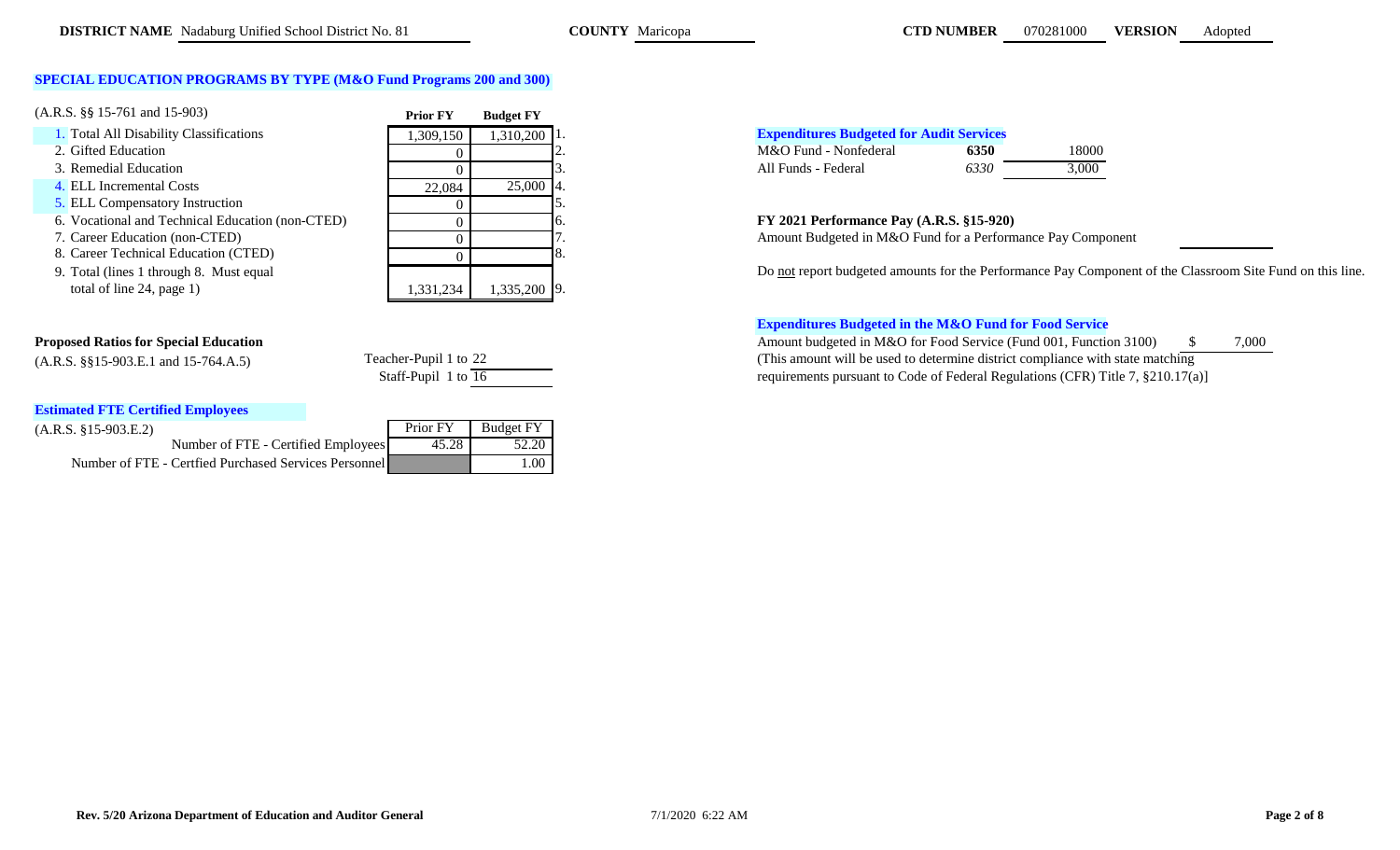**DISTRICT NAME** Nadaburg Unified School District No. 81 **COUNTY** Maricopa **COUNTY Maricopa CTD NUMBER** 070281000 **VERSION** Adopted

**VERSION**

|                                                         |                |                 |                          | <b>Purchased Services</b> |                | Interest on     | Totals         |                  | $\%$              |                                                                                  |
|---------------------------------------------------------|----------------|-----------------|--------------------------|---------------------------|----------------|-----------------|----------------|------------------|-------------------|----------------------------------------------------------------------------------|
| <b>Expenditures</b>                                     |                | <b>Salaries</b> | <b>Employee Benefits</b> | 6300, 6400, 6500          | Supplies       | Short-Term Debt | Prior FY       | <b>Budget FY</b> | Increase/         |                                                                                  |
|                                                         |                | 6100            | 6200                     | 6810, 6890                | 6600           | 6850            | 2020           | 2021             | Decrease          |                                                                                  |
| <b>Classroom Site Fund 011 - Base Salary</b>            |                |                 |                          |                           |                |                 |                |                  |                   |                                                                                  |
| 100 Regular Education                                   |                |                 |                          |                           |                |                 |                |                  |                   |                                                                                  |
| 1000 Instruction                                        |                | 96,840          | 17,621                   |                           |                |                 | 68,459         | 114,461          | 67.2%             |                                                                                  |
| 2100 Support Services - Students                        |                | 1,600           | 320                      |                           |                |                 | 1,798          | 1,920            | 6.8%              |                                                                                  |
| 2200 Support Services - Instructional Staff             |                |                 |                          |                           |                |                 | 3,486          |                  | $-100.0\%$        |                                                                                  |
| Program 100 Subtotal (lines 1-3)                        |                | 98,440          | 17,941                   |                           |                |                 | 73,743         | 116,381          | 57.8%             |                                                                                  |
| 200 and 300 Special Education                           |                |                 |                          |                           |                |                 |                |                  |                   |                                                                                  |
| 1000 Instruction                                        |                | 5,185           | 1,037                    |                           |                |                 | 9,256          | 6,222            | $-32.8%$          |                                                                                  |
| 2100 Support Services - Students                        |                |                 |                          |                           |                |                 | $\overline{0}$ | $\Omega$         | 0.0%              |                                                                                  |
| 2200 Support Services - Instructional Staff             |                |                 |                          |                           |                |                 | $\theta$       | $\overline{0}$   | 0.0%              |                                                                                  |
| Program 200 and 300 Subtotal (lines 5-7)                |                | 5,185           | 1,037                    |                           |                |                 | 9,256          | 6,222            | $-32.8%$          |                                                                                  |
| Other Programs (Specify) _                              |                |                 |                          |                           |                |                 |                |                  |                   |                                                                                  |
| 1000 Instruction                                        |                |                 |                          |                           |                |                 | $\Omega$       | $\Omega$         | 0.0%              |                                                                                  |
| 2100 Support Services - Students                        |                |                 |                          |                           |                |                 | $\overline{0}$ | $\overline{0}$   | 0.0%<br>10.       |                                                                                  |
| 2200 Support Services - Instructional Staff             | $\mathbf{1}$   |                 |                          |                           |                |                 | $\mathbf{0}$   | $\overline{0}$   | 0.0%<br>11.       |                                                                                  |
| 3300 Community Services Operations                      | 12.            |                 |                          |                           |                |                 |                | $\overline{0}$   | 0.0%<br>12.       |                                                                                  |
| Other Programs Subtotal (lines 9-12)                    | 13.            | $\Omega$        | $\Omega$                 |                           |                |                 | $\Omega$       | $\Omega$         | 0.0%<br>13.       |                                                                                  |
| `otal Expenditures (lines 4, 8, and 13)                 | 14.            | 103,625         | 18,978                   |                           |                |                 | 82,999         | 122,603          | 47.7%<br>14.      | The district has budgeted an amount in Fund 011 equal to the Classroom Site Fund |
| Classroom Site Fund 012 - Performance Pay               |                |                 |                          |                           |                |                 |                |                  |                   | Budget Limit as calculated on Page 8 of 8.                                       |
| 100 Regular Education                                   |                |                 |                          |                           |                |                 |                |                  |                   |                                                                                  |
| 1000 Instruction                                        | 1 <sup>3</sup> | 475,500         | 132,809                  |                           |                |                 | 515,410        | 608,309          | 18.0% 15.         |                                                                                  |
| 2100 Support Services - Students                        |                |                 |                          |                           |                |                 |                | $\overline{0}$   | 0.0%<br>16.       |                                                                                  |
| 2200 Support Services - Instructional Staff             | 17             |                 |                          |                           |                |                 | 4,921          | $\overline{0}$   | $-100.0\%$<br>17. |                                                                                  |
| Program 100 Subtotal (lines 15-17)                      | 18             | 475,500         | 132,809                  |                           |                |                 | 520,331        | 608,309          | 16.9%<br>18.      |                                                                                  |
| 200 and 300 Special Education                           |                |                 |                          |                           |                |                 |                |                  |                   |                                                                                  |
| 1000 Instruction                                        |                | 4,500           | 900                      |                           |                |                 | 18,521         | 5,400            | $-70.8%$<br>19.   |                                                                                  |
| 2100 Support Services - Students                        | 20             |                 |                          |                           |                |                 | $\overline{0}$ | $\Omega$         | 0.0%<br>20.       |                                                                                  |
| 2200 Support Services - Instructional Staff             | 21             |                 |                          |                           |                |                 | $\overline{0}$ | $\overline{0}$   | 0.0%<br>21.       |                                                                                  |
| Program 200 and 300 Subtotal (lines 19-21)              | 22.            | 4,500           | 900                      |                           |                |                 | 18,521         | 5,400            | $-70.8%$<br>22.   |                                                                                  |
| Other Programs (Specify)                                |                |                 |                          |                           |                |                 |                |                  |                   |                                                                                  |
| 1000 Instruction                                        | 23.            |                 |                          |                           |                |                 | $\theta$       | $\Omega$         | 0.0%<br>23.       |                                                                                  |
| 2100 Support Services - Students                        | 24             |                 |                          |                           |                |                 | $\overline{0}$ | $\overline{0}$   | 0.0%<br>24.       |                                                                                  |
| 2200 Support Services - Instructional Staff             | 25             |                 |                          |                           |                |                 | $\mathbf{0}$   | $\overline{0}$   | 0.0%<br>25.       |                                                                                  |
| 3300 Community Services Operations                      | 26             |                 |                          |                           |                |                 |                | $\Omega$         | 0.0%<br>26        |                                                                                  |
| Other Programs Subtotal (lines 23-26)                   | 27.            | $\Omega$        | $\Omega$                 |                           |                |                 | $\overline{0}$ | $\overline{0}$   | 0.0%<br>27.       |                                                                                  |
| Cotal Expenditures (lines 18, 22, and 27)               | 28             | 480,000         | 133,709                  |                           |                |                 | 538,852        | 613,709          | 13.9%<br>28.      | The district has budgeted an amount in Fund 012 equal to the Classroom Site Fund |
| <b>Classroom Site Fund 013 - Other</b>                  |                |                 |                          |                           |                |                 |                |                  |                   | Budget Limit as calculated on Page 8 of 8.                                       |
| 100 Regular Education                                   |                |                 |                          |                           |                |                 |                |                  |                   |                                                                                  |
| 1000 Instruction                                        | 29             | 463,349         | 76,305                   |                           |                |                 | 391,928        | 539,654          | 37.7% 29.         |                                                                                  |
|                                                         | 30.            | 2,000           |                          |                           |                |                 |                | 2,400            | 30.               |                                                                                  |
| 2100 Support Services - Students                        |                |                 | 400                      |                           |                |                 | 2,183          |                  | 9.9%              |                                                                                  |
| 2200 Support Services - Instructional Staff             | 31             |                 |                          |                           |                |                 | 5,092          | $\overline{0}$   | $-100.0\%$<br>31. |                                                                                  |
| 2310 Support Services - Governing Board                 | 32             |                 |                          |                           |                |                 |                | $\overline{0}$   | 0.0%<br>32.       |                                                                                  |
| Program 100 Subtotal (lines 29-32)                      | 33.            | 465,349         | 76,705                   | $\Omega$                  |                |                 | 399,203        | 542,054          | 35.8%<br>33.      |                                                                                  |
| 200 and 300 Special Education                           |                |                 |                          |                           |                |                 |                |                  |                   |                                                                                  |
| 1000 Instruction                                        | 34             | 6,000           | 1,200                    |                           |                |                 | 11,241         | 7,200            | $-35.9%$<br>34.   |                                                                                  |
| 2100 Support Services - Students                        | 35.            |                 |                          |                           |                |                 | $\overline{0}$ | $\Omega$         | 35.<br>0.0%       |                                                                                  |
| 2200 Support Services - Instructional Staff             | 36.            |                 |                          |                           |                |                 | $\mathbf{0}$   | $\overline{0}$   | 0.0%<br>36.       |                                                                                  |
| 2310 Support Services - Governing Board                 | 37             |                 |                          |                           |                |                 |                | $\overline{0}$   | 0.0%<br>37.       |                                                                                  |
| Program 200 and 300 Subtotal (lines 34-37)              | 38.            | 6,000           | 1,200                    | $\Omega$                  | $\overline{0}$ |                 | 11,241         | 7,200            | $-35.9%$<br>38.   |                                                                                  |
| 530 Dropout Prevention Programs                         |                |                 |                          |                           |                |                 |                |                  |                   |                                                                                  |
| 1000 Instruction                                        | 39             |                 |                          |                           |                |                 | $\Omega$       | $\Omega$         | 0.0%<br>39        |                                                                                  |
| Other Programs (Specify)                                |                |                 |                          |                           |                |                 |                |                  |                   |                                                                                  |
| 1000 Instruction                                        | 40.            |                 |                          |                           |                |                 | $\theta$       | $\Omega$         | 0.0%<br>40.       |                                                                                  |
| 2100, 2200 Support Serv. Students & Instructional Staff | 41             |                 |                          |                           |                |                 | $\overline{0}$ | $\overline{0}$   | $0.0\%$ 41.       |                                                                                  |
| 2310 Support Services - Governing Board                 | 42             |                 |                          |                           |                |                 |                | $\overline{0}$   | 0.0%<br>42.       |                                                                                  |
| 3300 Community Services Operations                      | 43             |                 |                          |                           |                |                 |                | $\overline{0}$   | 0.0%<br>43.       |                                                                                  |
| Other Programs Subtotal (lines 40-43)                   | 44             |                 | $\Omega$                 | $\Omega$                  |                |                 |                |                  | 0.0%<br>44        |                                                                                  |
| Cotal Expenditures (lines 33, 38, 39, and 44)           | 4 <sup>6</sup> | 471,349         | 77,905                   | $\Omega$                  | $\overline{0}$ |                 | 410,444        | 549,254          | 33.8%<br>45.      | The district has budgeted an amount in Fund 013 equal to the Classroom Site Fund |
| Total Classroom Site Funds (lines 14, 28, and 45)       |                | 1,054,974       | 230,592                  | $\overline{0}$            | $\overline{0}$ | $\Omega$        | 1,032,295      | 1,285,566        | 24.5% 46.         | Budget Limit as calculated on Page 8 of 8.                                       |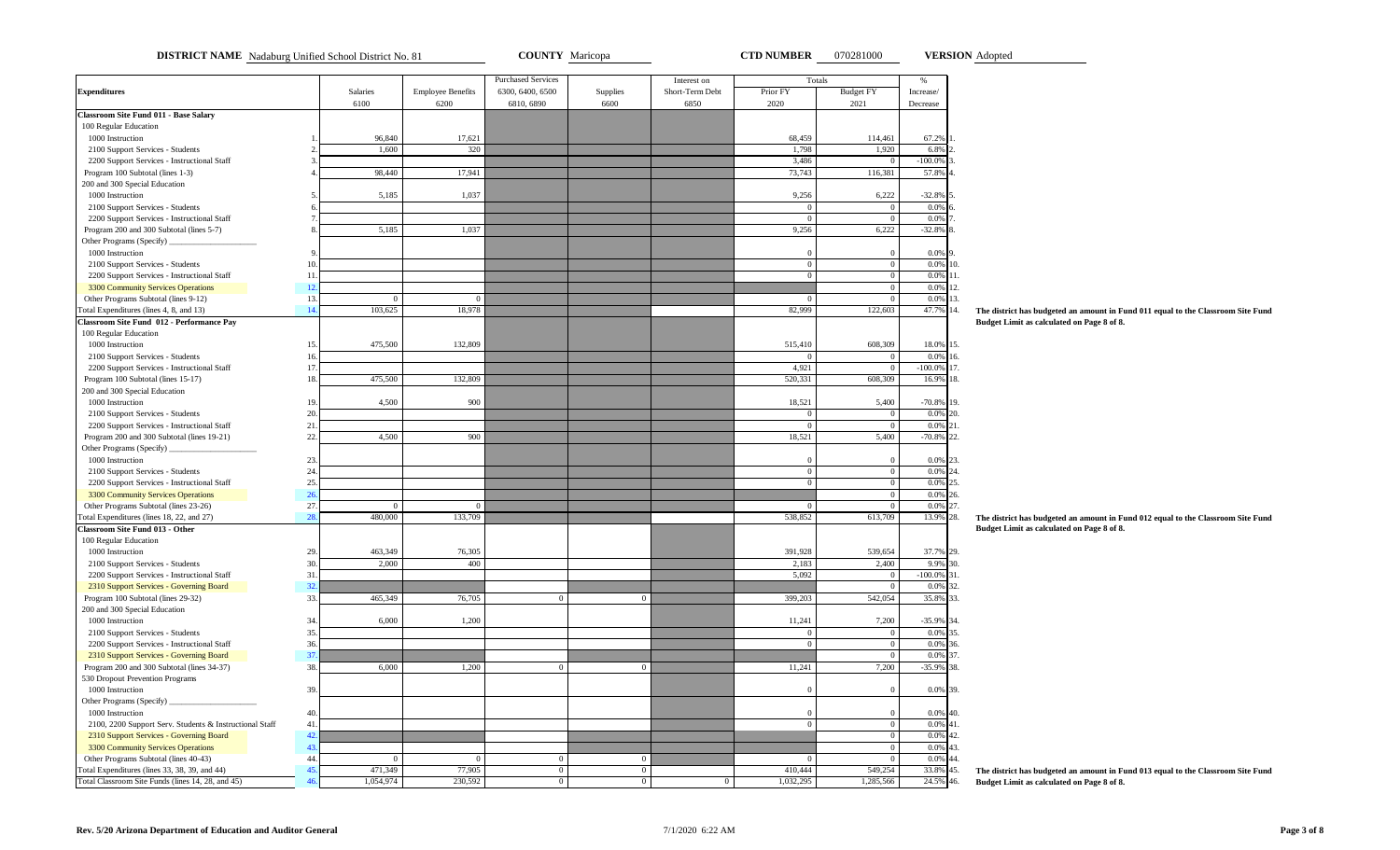| <b>FUND 610</b>                                    |         |                 |              |               |                  | UNRESTRICTED CAPITAL OUTLAY (UCO) FUND |           |               |              |  |
|----------------------------------------------------|---------|-----------------|--------------|---------------|------------------|----------------------------------------|-----------|---------------|--------------|--|
|                                                    |         | Library Books,  |              |               |                  |                                        |           |               |              |  |
|                                                    |         | Textbooks,      |              |               |                  |                                        | Totals    |               |              |  |
|                                                    |         | & Instructional |              | Redemption of |                  | All Other                              | Prior     | <b>Budget</b> | $\%$         |  |
| <b>Expenditures</b>                                | Rentals | Aids $(2)$      | Property (2) | Principal (3) | Interest $(4)$   | <b>Object Codes</b>                    | <b>FY</b> | FY            | Increase/    |  |
|                                                    | 6440    | 6641-6643       | 6700         | 6831, 6832    | 6841, 6842, 6850 | (excluding 6900)                       | 2020      | 2021          | Decrease     |  |
| Unrestricted Capital Outlay Override (1)           |         |                 |              |               |                  |                                        |           |               | $0.0\%$ 1.   |  |
| Unrestricted Capital Outlay Fund 610 (6)           |         |                 |              |               |                  |                                        |           |               |              |  |
| 1000 Instruction                                   |         | 30,000          | 55,000       |               |                  |                                        | 81,756    | 85,000        | $4.0\%$ 2.   |  |
| 2000 Support Services                              |         |                 |              |               |                  |                                        |           |               |              |  |
| 2100, 2200 Students and Instructional Staff        |         |                 | 20,000       |               |                  |                                        | 20,797    | 20,000        | $-3.8\%$ 3.  |  |
| 2300, 2400, 2500, 2900 Administration              |         |                 | 202,229      |               |                  |                                        | 88,462    | 202,229       | 128.6% 4     |  |
| 2600 Operation & Maintenance of Plant              |         |                 | 16,000       |               |                  |                                        | 15,649    | 16,000        | $2.2\%$ 5.   |  |
| 2700 Student Transportation                        |         |                 | 60,000       |               |                  |                                        | 58,206    | 60,000        | $3.1\%$ 6.   |  |
| 3000 Operation of Noninstructional Services (5)    |         |                 |              |               |                  |                                        | 6,225     |               | $-100.0\%$ 7 |  |
| 4000 Facilities Acquisition and Construction       |         |                 |              |               |                  |                                        |           |               | $0.0\%$ 8.   |  |
| 5000 Debt Service                                  |         |                 |              |               |                  |                                        |           |               | $0.0\%$ 9.   |  |
| Total Unrestricted Capital Outlay Fund (lines 2-9) |         | 30,000          | 353,229      |               |                  | -0                                     | 271,095   | 383,229       | 41.4% 10.    |  |

**The district has budgeted an amount in the UCO Fund equal to the Unrestricted Capital Budget Limit as calculated on Page 8 of 8.**

(5) Expenditures Budgeted in Unrestricted Capital Outlay (UCO) Fund for Food Service (2) Detail by object code: 6641 Library Books 6642 Textbooks 6643 Instructional Aids 30,000 673X Furniture and Equipment 213,229 673X Vehicles 673X Tech Hardware & Software 140,000 (3) Includes principal on Capital Equity Fund loans of , principal on capital leases of , and principal on bonds of . (4) Includes interest on Capital Equity Fund loans of , interest on capital leases of , and interest on bonds of Expenditures, if any, budgeted in the Unrestricted Capital Outlay Fund on lines 2-9 for the K-3 Reading Program as described in A.R.S. §15-211. compliance with state matching requirements pursuant to CFR Title 7, §210.17(a)] Unrestricted Capital Outlay (1) Amounts in the Unrestricted Capital Outlay Override line 1 above must be included in the appropriate individual line items for Fund 610 and in the Budget Year Total Column. Enter the amount budgeted in UCO for Food Service [Amount will be used to determine district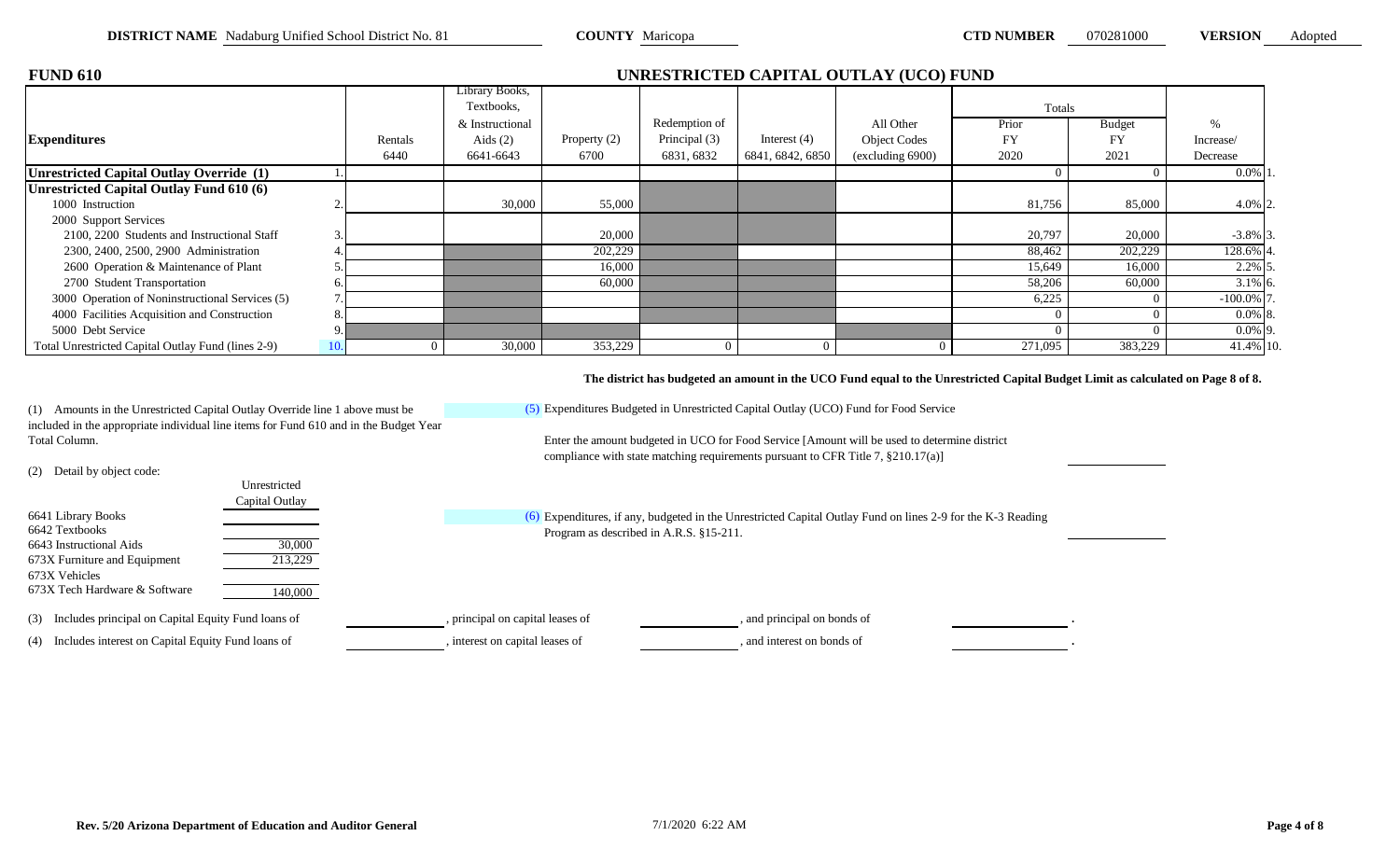### **DISTRICT NAME** Nadaburg Unified School District No. 81 **COUNTY** Maricopa **COUNTY Maricopa CTD NUMBER** 070281000 **VERSION** Adopted

#### **OTHER FUNDS—REQUIRED CAPITAL EXPENDITURE DETAIL [(A.R.S. §15-904.(B)]**

| <b>Expenditures</b>                             |     | UNRESTRICTED CAPITAL OUTLAY<br><b>Fund 610</b> |                  | <b>BOND BUILDING</b> | <b>Fund 630</b>  |                  | <b>NEW SCHOOL FACILITIES</b><br><b>Fund 695</b> | <b>ADJACENT WAYS</b><br><b>Fund 620 (2)</b> |                  |     |
|-------------------------------------------------|-----|------------------------------------------------|------------------|----------------------|------------------|------------------|-------------------------------------------------|---------------------------------------------|------------------|-----|
|                                                 |     | Prior FY                                       | <b>Budget FY</b> | Prior FY             | <b>Budget FY</b> | Prior FY         | <b>Budget FY</b>                                | Prior FY                                    | <b>Budget FY</b> |     |
| <b>Total Fund Expenditures</b>                  |     | 271,095                                        | 383,229          | 2,401,000            |                  | $\Omega$         |                                                 | 20,400                                      | 20,850 1         |     |
| <b>Select Object Codes Detail (1)</b>           |     |                                                |                  |                      |                  |                  |                                                 |                                             |                  |     |
| 6150 Classified Salaries                        | ŋ   | $\Omega$                                       |                  | $\overline{0}$       |                  | $\boldsymbol{0}$ |                                                 | $\Omega$                                    |                  |     |
| 6200 Employee Benefits                          | 3   | $\Omega$                                       |                  | $\Omega$             |                  | $\overline{0}$   |                                                 | $\Omega$                                    |                  |     |
| 6450 Construction Services                      |     | $\Omega$                                       |                  | 541,000              | 1,838,000        | $\Omega$         |                                                 | 20,400                                      | 20,850           |     |
| 6710 Land and Improvements                      |     | $\Omega$                                       |                  | $\Omega$             |                  | $\overline{0}$   |                                                 | $\Omega$                                    |                  |     |
| 6720 Buildings and Improvements                 | 6   | $\Omega$                                       |                  | $\Omega$             |                  | $\Omega$         |                                                 | $\Omega$                                    |                  | 6.  |
| 673X Furniture and Equipment                    |     | 79,222                                         | 213,229          | 220,000              | 100,000          | $\Omega$         |                                                 | $\Omega$                                    |                  |     |
| 673X Vehicles                                   | 8.  | 50,308                                         |                  | 160,000              |                  | $\theta$         |                                                 | $\Omega$                                    |                  | 8.  |
| 673X Technology Hardware & Software             | 9   | 144,648                                        | 140,000          | 1,480,000            | 100,000          | $\overline{0}$   |                                                 | $\Omega$                                    |                  | 9.  |
| 6831, 6832 Redemption of Principal              | 10. | $\Omega$                                       |                  | $\Omega$             |                  | $\Omega$         |                                                 | $\Omega$                                    |                  | 10. |
| 6841, 6842, 6850 Interest                       | 11. | $\Omega$                                       |                  | $\Omega$             |                  | $\Omega$         |                                                 | $\Omega$                                    |                  | 11. |
| Total (lines 2-11)                              | 12. | 274,178                                        | 353,229          | 2,401,000            | 2,038,000        | $\Omega$         | $\Omega$                                        | 20,400                                      | 20,850 12.       |     |
| Total amounts reported on lines 2-11 above for: |     |                                                |                  |                      |                  |                  |                                                 |                                             |                  |     |
| Renovation                                      | 13. | $\Omega$                                       |                  | 541,000              | 1,838,000        |                  |                                                 | 20,400                                      | 20,850 13.       |     |
| New Construction                                | 14. | $\Omega$                                       |                  | $\Omega$             |                  | $\overline{0}$   |                                                 | $\Omega$                                    |                  | 14. |
| Other                                           | 15. | 444,735                                        | 353,229          | 1,860,000            | 200,000          | $\Omega$         |                                                 | $\Omega$                                    |                  | 15. |
| Total (lines 13-15, must equal line 12)         | 16. | 444,735                                        | 353,229          | 2,401,000            | 2,038,000        | $\mathbf{0}$     | $\overline{0}$                                  | 20,400                                      | 20,850 16.       |     |

(1) Lines 2-11 may not include all budgeted expenditures of the fund. Total budgeted expenditures for each fund should be included on Line 1.

(2) Amount budgeted on line 1 for the Adjacent Ways Fund that will result in a tax levy in FY 2021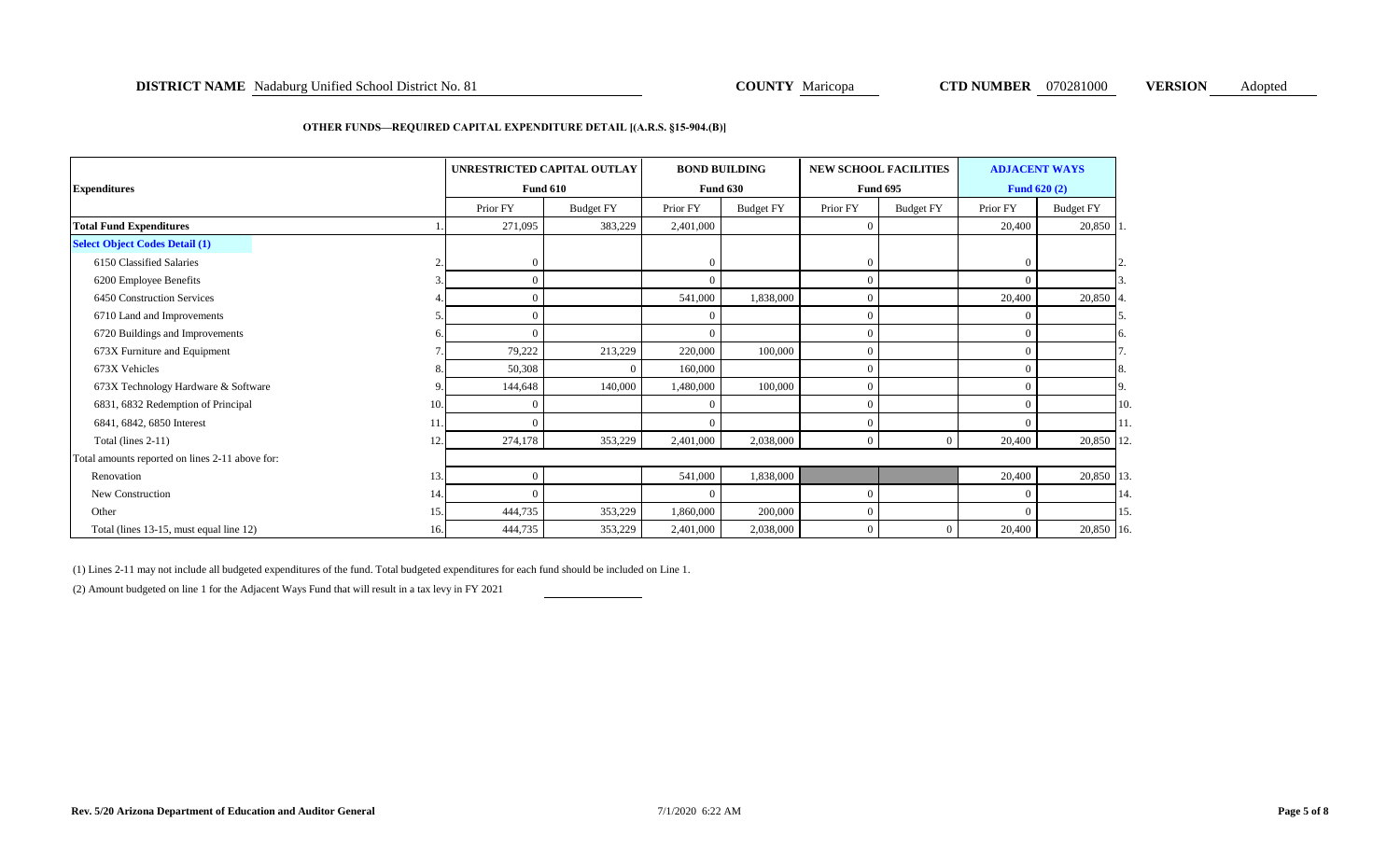- 
- 
- 
- 
- 
- 
- 
- 
- 
- 
- 

### **INSTRUCTIONAL IMPROVEMENT FUND (020)**

- 
- 
- 4. Instructional Improvement Programs (M&O purposes) 60
- 
- 5. Total Instructional Improvement Fund (lines 1-4)

| $100$ ESEA THE IV - $21st$ Century Schools                       | OUUU | v.vu  |      |           | 234,200 D.   |      | <b>310 FOOD SETVICE</b>                        | OUUU | <b>JJU,UUU</b> | 330,000 P   |  |
|------------------------------------------------------------------|------|-------|------|-----------|--------------|------|------------------------------------------------|------|----------------|-------------|--|
| 4. 170-180 ESEA Title V - Promote Informed Parent Choice         | 6000 | 0.00  |      |           |              |      | 515 Civic Center                               | 6000 | 22,400         | $20,000$ 6. |  |
| 5. 190 ESEA Title III - Limited Eng. & Immigrant Students        | 6000 | 0.00  |      | 10,385    | 7,334 5.     |      | 520 Community School                           | 6000 | 180,000        | 130,000 7   |  |
| 6. 200 ESEA Title VII - Indian Education                         | 6000 | 0.00  |      |           |              |      | 525 Auxiliary Operations                       | 6000 | 33,000         | 50,000 8    |  |
| 7. 210 ESEA Title VI - Flexibility and Accountability            | 6000 | 0.00  |      |           |              |      | 526 Extracurricular Activities Fees Tax Credit | 6000 | 400,000        | 250,000 9.  |  |
| 8. 220 IDEA Part B                                               | 6000 | 5.09  |      | 195,387   | 192.142 8.   | 10.  | 530 Gifts and Donations                        | 6000 | 24,000         | 55,000 10.  |  |
| 9. 230 Johnson-O'Malley                                          | 6000 | 0.00  |      |           |              |      | 535 Career & Tech. Ed. & Voc. Ed. Projects     | 6000 |                |             |  |
| 10. 240 Workforce Investment Act                                 | 6000 | 0.00  |      |           |              |      | 540 Fingerprint                                | 6000 | 2,000          | 2,000 12.   |  |
| 11. 250 AEA - Adult Education                                    | 6000 | 0.00  |      |           |              |      | 545 School Opening                             | 6000 |                |             |  |
| 12. 260-270 Vocational Education - Basic Grants                  | 6000 | 0.00  |      |           |              |      | 550 Insurance Proceeds                         | 6000 | 15,000         | 5,000 14.   |  |
| 13. 280 ESEA Title X - Homeless Education                        | 6000 | 0.00  |      |           |              | I 5. | 555 Textbooks                                  | 6000 | 1.000          | 1,000 15    |  |
| 14. 290 Medicaid Reimbursement                                   | 6000 | 0.00  |      | 70,000    | 65,000 14.   | 16.  | 565 Litigation Recovery                        | 6000 |                |             |  |
| 15. 374 E-Rate                                                   | 6000 | 0.0(  |      | 45,000    | 45,000 15.   |      | 570 Indirect Costs                             | 6000 | 50,000         | 50,000 17   |  |
| 16. 378 Impact Aid                                               | 6000 | 0.00  |      |           |              | 18.  | 575 Unemployment Insurance                     | 6000 |                |             |  |
| 17. 300-399 Other Federal Projects (Besides E-Rate & Impact Aid) | 6000 | 5.77  |      | 835,133   | 627,500 17.  | 19.  | 580 Teacherage                                 | 6000 |                |             |  |
| 18. Total Federal Project Funds (lines 1-17)                     |      | 16.62 | 0.00 | 1.435.757 | 1.430.987 18 | 20.  | 585 Insurance Refund                           | 6000 |                |             |  |

|     | 210 ESEA Title VI - Flexibility and Accountability           | 6000 | 0.00  |      |           |               |     |     | 526 Extracurricular Activities Fees Tax Credit | 6000 | 400,000 | 250,000 9.  |     |
|-----|--------------------------------------------------------------|------|-------|------|-----------|---------------|-----|-----|------------------------------------------------|------|---------|-------------|-----|
|     | 8. 220 IDEA Part B                                           | 6000 | 5.09  |      | 195,387   | 192,142 8.    |     | 10. | 530 Gifts and Donations                        | 6000 | 24,000  | 55,000 10.  |     |
|     | 9. 230 Johnson-O'Malley                                      | 6000 | 0.00  |      |           |               |     | 11. | 535 Career & Tech. Ed. & Voc. Ed. Projects     | 6000 |         |             |     |
|     | 240 Workforce Investment Act                                 | 6000 | 0.00  |      |           |               |     | 12. | 540 Fingerprint                                | 6000 | 2,000   | 2,000 12    |     |
|     | 250 AEA - Adult Education                                    | 6000 | 0.00  |      |           |               |     | 13. | 545 School Opening                             | 6000 |         |             |     |
|     | 260-270 Vocational Education - Basic Grants                  | 6000 | 0.00  |      |           |               |     |     | 550 Insurance Proceeds                         | 6000 | 15,000  | $5,000$ 14  |     |
|     | 280 ESEA Title X - Homeless Education                        | 6000 | 0.00  |      |           |               |     | 15. | 555 Textbooks                                  | 6000 | 1,000   | $1,000$ 1:  |     |
|     | 290 Medicaid Reimbursement                                   | 6000 | 0.00  |      | 70,000    | 65,000        |     | 16. | 565 Litigation Recovery                        | 6000 |         |             | 16. |
| 15. | 374 E-Rate                                                   | 6000 | 0.00  |      | 45,000    | 45,000        |     | 17. | 570 Indirect Costs                             | 6000 | 50,000  | 50,000 17   |     |
|     | 378 Impact Aid                                               | 6000 | 0.00  |      |           |               |     | 18. | 575 Unemployment Insurance                     | 6000 |         |             | 18. |
|     | 300-399 Other Federal Projects (Besides E-Rate & Impact Aid) | 6000 | 5.77  |      | 835,133   | 627,500       |     | 19. | 580 Teacherage                                 | 6000 |         |             | 19. |
|     | 18. Total Federal Project Funds (lines 1-17)                 |      | 16.62 | 0.00 | 1,435,757 | 1,430,987 18. |     | 20. | 585 Insurance Refund                           | 6000 |         |             | 20. |
|     | <b>STATE PROJECTS</b>                                        |      |       |      |           |               |     | 21. | 590 Grants and Gifts to Teachers               | 6000 | 18,000  | 15,000 21   |     |
|     | 19. 400 Vocational Education                                 | 6000 | 0.00  |      |           |               |     | 22. | 595 Advertisement                              | 6000 |         |             |     |
|     | 20. 410 Early Childhood Block Grant                          | 6000 | 0.00  |      |           |               | 20. | 23. | 596 Career Technical Education                 | 6000 |         |             |     |
|     | 21. 420 Ext. School Yr. - Pupils with Disabilities           | 6000 | 0.00  |      |           |               |     | 24. | 597 Arizona Industry Credentials Incentive     | 6000 |         |             |     |
|     | 425 Adult Basic Education                                    | 6000 | 0.00  |      |           |               |     | 25. | 639 Impact Aid Revenue Bond Building           | 6000 |         |             |     |
| 23. | 430 Chemical Abuse Prevention Programs                       | 6000 | 0.00  |      |           |               |     | 26. | 650 Gifts and Donations-Capital                | 6000 | 7,800   | 6,800 26.   |     |
| 24. | 435 Academic Contests                                        | 6000 | 0.00  |      |           |               |     | 27. | 660 Condemnation                               | 6000 |         |             |     |
| 25. | 450 Gifted Education                                         | 6000 | 0.00  |      | 2,000     | 2,000         |     | 28. | 665 Energy and Water Savings                   | 6000 | 71,000  | 71,000 28   |     |
| 26. | 456 College Credit Exam Incentives                           | 6000 | 0.00  |      |           |               |     | 29. | 686 Emergency Deficiencies Correction          | 6000 |         |             |     |
|     | 457 Results-based Funding                                    | 6000 | 0.00  |      |           |               |     | 30. | 691 Building Renewal Grant                     | 6000 | 200,000 | 200,000 30. |     |
| 28. | 460 Environmental Special Plate                              | 6000 | 0.00  |      | 800       | 800 28.       |     | 31. | 700 Debt Service                               | 6000 | 200,000 | 200,000 31  |     |
|     | 29. 465-499 Other State Projects                             | 6000 | 6.00  |      | 237,630   | 296,850 29    |     | 32. | 720 Impact Aid Revenue Bond Debt Service       | 6000 |         | 10,000 32   |     |
|     | 30. Total State Project Funds (lines 19-29)                  |      | 6.00  | 0.00 | 240,430   | 299,650 30.   |     | 33. | 850 Student Activities                         | 6000 |         |             |     |
| 31. | Total Special Projects (lines 18 and 30)                     |      | 22.62 | 0.00 | .676.187  | 730.637 31    |     | 34. | Other Employee Insurance                       | 6000 | 350.000 | 350,000 34  |     |

|     | <b>Prior FY</b> | <b>Budget FY</b> |                   |
|-----|-----------------|------------------|-------------------|
| 000 |                 |                  |                   |
| 000 |                 |                  | 2                 |
| 000 |                 |                  | 13.               |
| 000 | 155,000         | 130,000          | $\overline{4}$ .  |
|     | 155,000         | 130,000          | $\overline{15}$ . |

| DISTRICT NAME<br>Nadaburg Unified School District No. 81 | <b>COUNTY</b> M<br>Maricopa | <b>TD NUMBER</b> | 070281000 | <b>VERSION</b> | Adoptec |
|----------------------------------------------------------|-----------------------------|------------------|-----------|----------------|---------|
|                                                          |                             |                  |           |                |         |

**Prior FY Budget FY**

### **SPECIAL PROJECTS OTHER FUNDS**

|     |                                                              |      |                   |                  |                   |                            |      |                  |                                                |      | <b>Prior</b> F Y | Buaget F Y |    |
|-----|--------------------------------------------------------------|------|-------------------|------------------|-------------------|----------------------------|------|------------------|------------------------------------------------|------|------------------|------------|----|
|     |                                                              |      |                   | <b>FTE</b>       |                   | <b>TOTAL ALL FUNCTIONS</b> |      | -1.              | 050 County, City, and Town Grants              | 6000 | 3,237            |            |    |
|     | <b>FEDERAL PROJECTS</b>                                      |      | Prior FY          | <b>Budget FY</b> | Prior FY          | <b>Budget FY</b>           |      | $\overline{2}$ . | 071 English Language Learner (1)               | 6000 | $\Omega$         | 46,833     |    |
|     | 1. 100-130 ESEA Title I - Helping Disadvantaged Children     | 6000 | 5.39              |                  | 247,561           | 205,760                    |      | 3.               | 072 Compensatory Instruction (1)               | 6000 | $\Omega$         | $\Omega$   |    |
|     | 140-150 ESEA Title II - Prof. Dev. and Technology            | 6000 | 0.37              |                  | 32,291            | 34,051                     |      | 4.               | 500 School Plant (2)                           | 6000 | 32,770           | 50,000     |    |
| 3.  | 160 ESEA Title IV - 21st Century Schools                     | 6000 | 0.00              |                  |                   | 254,200                    |      | 5.               | 510 Food Service                               | 6000 | 350,000          | 350,000    |    |
| 4.  | 170-180 ESEA Title V - Promote Informed Parent Choice        | 6000 | 0.00              |                  |                   |                            |      | 6.               | 515 Civic Center                               | 6000 | 22,400           | 20,000     |    |
| 5.  | 190 ESEA Title III - Limited Eng. & Immigrant Students       | 6000 | 0.00              |                  | 10,385            | 7,334                      |      | 7.               | 520 Community School                           | 6000 | 180,000          | 130,000    |    |
| 6.  | 200 ESEA Title VII - Indian Education                        | 6000 | 0.00              |                  | $\Omega$          |                            |      | 8.               | 525 Auxiliary Operations                       | 6000 | 33,000           | 50,000     |    |
|     | 210 ESEA Title VI - Flexibility and Accountability           | 6000 | 0.00              |                  |                   | $\Omega$                   |      | 9.               | 526 Extracurricular Activities Fees Tax Credit | 6000 | 400,000          | 250,000    |    |
| 8.  | 220 IDEA Part B                                              | 6000 | 5.09              |                  | 195,387           | 192,142                    |      | 10.              | 530 Gifts and Donations                        | 6000 | 24,000           | 55,000     |    |
| 9.  | 230 Johnson-O'Malley                                         | 6000 | $\overline{0.00}$ |                  | $\Omega$          |                            |      | 11.              | 535 Career & Tech. Ed. & Voc. Ed. Projects     | 6000 | $\Omega$         |            |    |
| 10. | 240 Workforce Investment Act                                 | 6000 | 0.00              |                  | $\Omega$          |                            | 10.  | 12.              | 540 Fingerprint                                | 6000 | 2,000            | 2,000      |    |
| 11. | 250 AEA - Adult Education                                    | 6000 | 0.00              |                  | $\Omega$          |                            | 11.  | 13.              | 545 School Opening                             | 6000 | $\theta$         |            |    |
| 12. | 260-270 Vocational Education - Basic Grants                  | 6000 | 0.00              |                  | $\Omega$          |                            | 12.  | 14.              | 550 Insurance Proceeds                         | 6000 | 15,000           | 5,000      |    |
| 13. | 280 ESEA Title X - Homeless Education                        | 6000 | 0.00              |                  |                   |                            | 13.  | 15.              | 555 Textbooks                                  | 6000 | 1.000            | 1,000      |    |
| 14. | 290 Medicaid Reimbursement                                   | 6000 | 0.00              |                  | 70,000            | 65,000                     | 14.  | 16.              | 565 Litigation Recovery                        | 6000 | $\Omega$         |            |    |
|     | 15. 374 E-Rate                                               | 6000 | 0.00              |                  | 45,000            | 45,000                     | 15.  | 17.              | 570 Indirect Costs                             | 6000 | 50,000           | 50,000     |    |
| 16. | 378 Impact Aid                                               | 6000 | 0.00              |                  | $\Omega$          |                            | 16.  | 18.              | 575 Unemployment Insurance                     | 6000 | $\Omega$         |            |    |
| 17. | 300-399 Other Federal Projects (Besides E-Rate & Impact Aid) | 6000 | 5.77              |                  | 835,133           | 627,500 17.                |      | 19.              | 580 Teacherage                                 | 6000 | $\overline{0}$   |            |    |
|     | 18. Total Federal Project Funds (lines 1-17)                 |      | 16.62             |                  | 0.00<br>1,435,757 | 1,430,987                  | T18. | 20.              | 585 Insurance Refund                           | 6000 | $\overline{0}$   |            | 20 |
|     | <b>STATE PROJECTS</b>                                        |      |                   |                  |                   |                            |      | 21.              | 590 Grants and Gifts to Teachers               | 6000 | 18,000           | 15,000 21  |    |
| 19. | 400 Vocational Education                                     | 6000 | 0.00              |                  |                   |                            | 19.  | 22.              | 595 Advertisement                              | 6000 | $\overline{0}$   |            | 22 |
|     | 20. 410 Early Childhood Block Grant                          | 6000 | 0.00              |                  |                   | $\Omega$                   | 20.  | 23.              | 596 Career Technical Education                 | 6000 | $\Omega$         |            |    |
| 21. | 420 Ext. School Yr. - Pupils with Disabilities               | 6000 | 0.00              |                  |                   | $\Omega$                   | 21.  | 24.              | 597 Arizona Industry Credentials Incentive     | 6000 |                  |            |    |
| 22. | 425 Adult Basic Education                                    | 6000 | 0.00              |                  | $\Omega$          |                            | 22.  | 25.              | 639 Impact Aid Revenue Bond Building           | 6000 | $\Omega$         |            | 25 |
| 23. | 430 Chemical Abuse Prevention Programs                       | 6000 | 0.00              |                  | $\Omega$          |                            | 23.  | 26.              | 650 Gifts and Donations-Capital                | 6000 | 7,800            | 6,800 26   |    |
| 24. | 435 Academic Contests                                        | 6000 | 0.00              |                  | $\Omega$          |                            | 24.  | 27.              | 660 Condemnation                               | 6000 | $\Omega$         |            |    |
| 25. | 450 Gifted Education                                         | 6000 | $\overline{0.00}$ |                  | 2.000             | 2.000                      | 25.  | 28.              | 665 Energy and Water Savings                   | 6000 | 71,000           | 71,000     |    |
| 26. | 456 College Credit Exam Incentives                           | 6000 | 0.00              |                  | $\Omega$          |                            | 26.  | 29.              | 686 Emergency Deficiencies Correction          | 6000 | $\overline{0}$   |            |    |
| 27. | 457 Results-based Funding                                    | 6000 | 0.00              |                  | $\Omega$          |                            | 27.  | 30.              | 691 Building Renewal Grant                     | 6000 | 200,000          | 200,000    |    |
| 28. | 460 Environmental Special Plate                              | 6000 | 0.00              |                  | 800               | 800                        | 28.  | 31.              | 700 Debt Service                               | 6000 | 200,000          | 200,000    |    |
| 29. | 465-499 Other State Projects                                 | 6000 | 6.00              |                  | 237,630           | 296,850 29.                |      | 32.              | 720 Impact Aid Revenue Bond Debt Service       | 6000 | $\Omega$         | 10,000     |    |
| 30. | Total State Project Funds (lines 19-29)                      |      | 6.00              |                  | 0.00<br>240,430   | 299,650 30.                |      | 33.              | 850 Student Activities                         | 6000 |                  |            |    |
|     | 31. Total Special Projects (lines 18 and 30)                 |      | 22.62             |                  | 0.00<br>1,676,187 | 1,730,637 31.              |      | 34.              | Other Employee Insurance                       | 6000 | 350,000          | 350,000    |    |
|     |                                                              |      |                   |                  |                   |                            |      |                  | <b>INTERNAL SERVICE FUNDS 950-989</b>          |      |                  |            |    |
|     | <b>INSTRUCTIONAL IMPROVEMENT FUND (020)</b>                  |      | <b>Prior FY</b>   |                  | <b>Budget FY</b>  |                            |      |                  | 9 Self-Insurance                               | 6000 | $\Omega$         |            |    |
|     | 1. Teacher Compensation Increases                            | 6000 |                   | $\Omega$         |                   |                            |      |                  | 955 Intergovernmental Agreements               | 6000 | 50,000           | 145,000    |    |
|     | <b>Class Size Reduction</b>                                  | 6000 |                   | $\overline{0}$   |                   |                            |      | 3.               | 9<br>OPEB                                      | 6000 | $\mathbf{0}$     |            |    |
|     | Dropout Prevention Programs (M&O purposes)                   | 6000 |                   | $\Omega$         |                   |                            |      | $\overline{4}$ . | $\mathbf{Q}$                                   | 6000 | $\overline{0}$   |            |    |

(1) From Supplement, line 10 and line 20, respectively.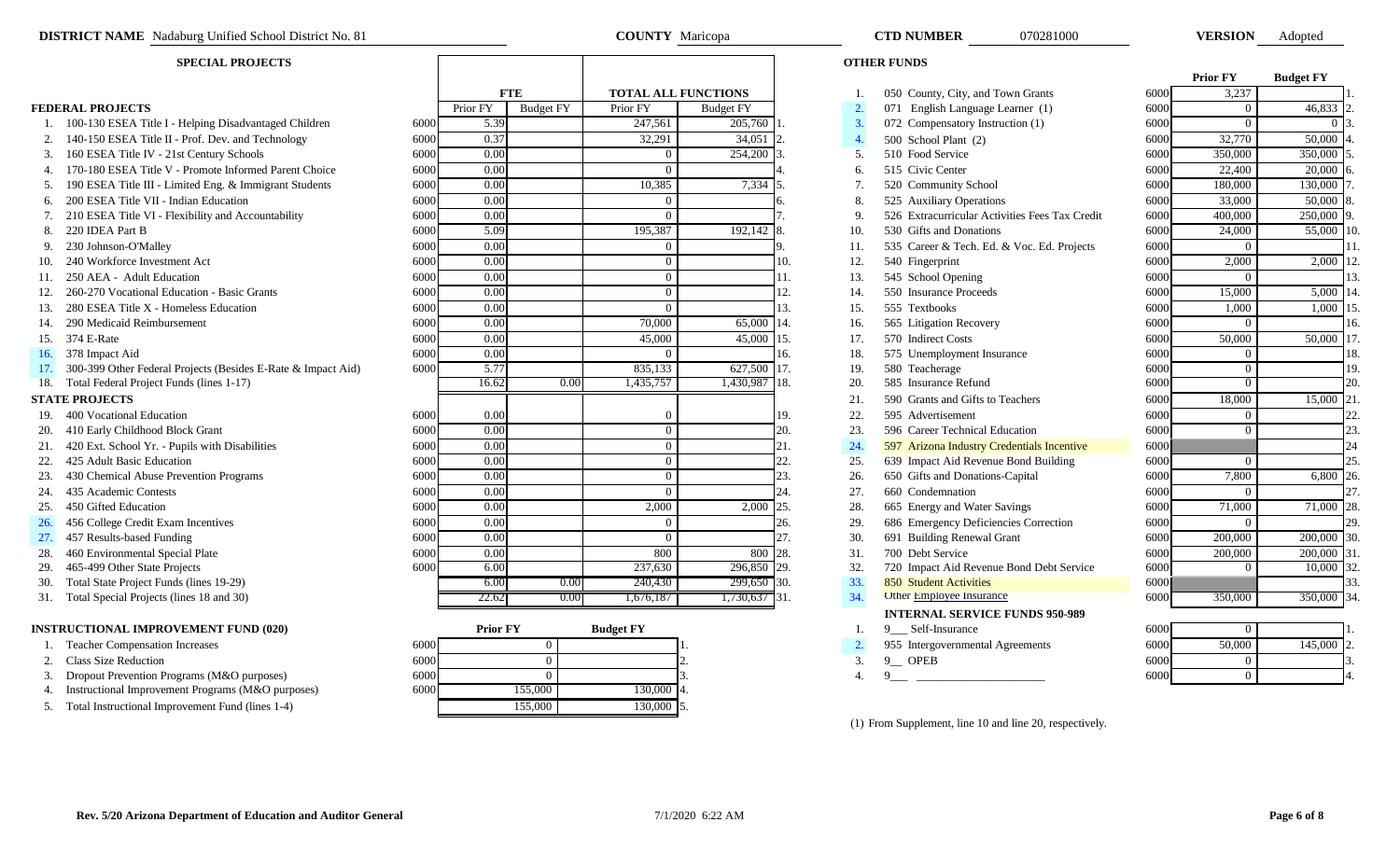| INUMBER        | 070281000 |
|----------------|-----------|
| <b>VERSION</b> | Adopted   |

| <b>CALCULATION OF FY 2021 GENERAL BUDGET LIMIT</b> |
|----------------------------------------------------|
| $(A.R.S. §15-947.C)$                               |

|       |                |                                                                                                                                                                                                                                                                                                                                                            |                      | <b>CALCULATION OF FY 2021 GENERAL BUDGET LIMIT</b> |    |                                    |                                                    |
|-------|----------------|------------------------------------------------------------------------------------------------------------------------------------------------------------------------------------------------------------------------------------------------------------------------------------------------------------------------------------------------------------|----------------------|----------------------------------------------------|----|------------------------------------|----------------------------------------------------|
|       |                |                                                                                                                                                                                                                                                                                                                                                            | $(A.R.S. §15-947.C)$ |                                                    |    |                                    |                                                    |
|       |                |                                                                                                                                                                                                                                                                                                                                                            |                      |                                                    |    | A.<br>Maintenance<br>and Operation | В.<br><b>Unrestricted</b><br><b>Capital Outlay</b> |
|       |                | *1. FY 2021 Revenue Control Limit (RCL)                                                                                                                                                                                                                                                                                                                    |                      |                                                    |    |                                    |                                                    |
|       |                | (from APOR55 tab, page 4)                                                                                                                                                                                                                                                                                                                                  | \$                   | 7,736,754                                          | \$ | 7,736,754                          | $\overline{0}$                                     |
|       | $*2. (a)$      | FY 2021 District Additional Assistance (DAA) (from<br>APOR55 tab, page 5)                                                                                                                                                                                                                                                                                  | \$                   | 556,519                                            |    |                                    |                                                    |
|       | (b)            | DAA Reduction for State Budget Adjustments (from<br>APOR55 tab, page 5)                                                                                                                                                                                                                                                                                    |                      | $\boldsymbol{0}$                                   |    |                                    |                                                    |
|       | (c)            | Total DAA (line 2.a minus 2.b)                                                                                                                                                                                                                                                                                                                             |                      | 556.519                                            |    | 200,000                            | 356.519                                            |
| $*3.$ | (a)            | FY 2021 Override Authorization (A.R.S. §§15-481 and 15-482 or 15-949 if small school adjustment phase<br>down applies, see Calculations page, Calculation of Maximum Override for a District No Longer Eligible for<br>a Small School Adjustment, line 6 and Calculation of Small School Adjustment Phase Down Limit, line 6)<br>Maintenance and Operation |                      |                                                    |    |                                    |                                                    |
|       | (b)<br>(c)     | <b>Unrestricted Capital Outlay</b><br>Special Program                                                                                                                                                                                                                                                                                                      |                      |                                                    |    |                                    |                                                    |
|       |                | *4. Small School Adjustment for Districts with a Student Count of 125 or less in K-8 or 100 or less<br>in 9-12 (A.R.S. $$15-949$ ) (Up to $$50,000$ if no election is chosen for phase down, see<br>Calculations page, Calculation of Small School Adjustment Phase Down Limit, line 6)                                                                    |                      |                                                    |    |                                    |                                                    |
|       |                | *5. Tuition Revenue (A.R.S. §§15-823 and 15-824)<br>Local (Do not include full-day kindergarten or summer school tuition)                                                                                                                                                                                                                                  |                      |                                                    |    |                                    |                                                    |
|       | (a)<br>(b)     | Individuals and Other Private Sources<br>Other Arizona Districts                                                                                                                                                                                                                                                                                           |                      |                                                    |    |                                    |                                                    |
|       | (c)            | Out-of-State Districts and Other Governments                                                                                                                                                                                                                                                                                                               |                      |                                                    |    |                                    |                                                    |
|       | <b>State</b>   |                                                                                                                                                                                                                                                                                                                                                            |                      |                                                    |    |                                    |                                                    |
|       |                | (d) Certificates of Educational Convenience $(A.R.S. \$ § 15-825, 15-825.01, and 15-825.02)                                                                                                                                                                                                                                                                |                      |                                                    |    |                                    |                                                    |
|       |                | *6. State Assistance (A.R.S. §15-976) and Special Ed. Voucher Payments Received (A.R.S. §15-1204)                                                                                                                                                                                                                                                          |                      |                                                    |    |                                    |                                                    |
|       |                | *7. Increase Authorized by County School Superintendent for Accommodation Schools<br>[not to exceed amount on Calculations page, Calculation of M&O Fund Budget Balance<br>Carryforward, line 15(e)] (A.R.S. §15-974.B)                                                                                                                                    |                      |                                                    |    |                                    |                                                    |
|       | (a)            | 8. Budget Increase for:<br>Desegregation Expenditures (A.R.S. §15-910.G-K)                                                                                                                                                                                                                                                                                 |                      |                                                    |    |                                    |                                                    |
|       | $*(b)$         | Tuition Out Debt Service (from Calculations page, Calculation of Tuition Out for<br>High School Students, line 5) (A.R.S. §15-910.M)                                                                                                                                                                                                                       |                      |                                                    |    | 0                                  |                                                    |
|       | $*(c)$         | Budget Balance Carryforward (from Calculations page, Calculation of M&O Fund Budget<br>Balance Carryforward, line 13) (A.R.S. §15-943.01)                                                                                                                                                                                                                  |                      |                                                    |    | 57,843                             |                                                    |
|       | (d)<br>(e)     | Dropout Prevention Programs (Laws 1992, Ch. 305, §32 and Laws 2000, Ch. 398, §2)<br>Registered Warrant or Tax Anticipation Note Interest Expense Incurred in                                                                                                                                                                                               |                      |                                                    |    |                                    |                                                    |
|       |                | FY 2019 (A.R.S. §15-910.N)                                                                                                                                                                                                                                                                                                                                 |                      |                                                    |    |                                    |                                                    |
|       | $*(f)$         | Joint Career and Technical Education and Vocational Education Center (A.R.S. §15-910.01)                                                                                                                                                                                                                                                                   |                      |                                                    |    |                                    |                                                    |
|       | $*(g)$         | FY 2020 Performance Pay Unexpended Budget Carryforward (from Calculation page,<br>Calculation of M&O Fund Budget Balance Carryforward, line 10.f) (A.R.S. §15-920)                                                                                                                                                                                         |                      |                                                    |    | 0                                  |                                                    |
|       | (h)<br>$*$ (i) | Excessive Property Tax Valuation Judgments (A.R.S. §§42-16213 and 42-16214)<br>Transportation Revenues for Attendance of Nonresident Pupils (A.R.S. §§15-923 and 15-947)                                                                                                                                                                                   |                      |                                                    |    |                                    |                                                    |
|       |                | *9. Adjustment to the General Budget Limit (A.R.S. §§15-272, 15-905.M, 15-910.02, and 15-915)                                                                                                                                                                                                                                                              |                      |                                                    |    |                                    |                                                    |
|       | (a)            | Include year(s) and descriptions, as applicable.<br>Prior Year Over Expenditures/Resolutions:                                                                                                                                                                                                                                                              |                      |                                                    |    |                                    |                                                    |
|       | (b)<br>(c)     | Decrease for Transfer from M&O to Energy and Water Savings Fund<br>Increase for Energy and Water Savings Fund Transfer to M&O                                                                                                                                                                                                                              |                      |                                                    |    | (70,200)                           |                                                    |
|       | (d)            | Noncompliance Adjustment                                                                                                                                                                                                                                                                                                                                   |                      |                                                    |    |                                    |                                                    |
|       | (e)<br>(f)     | ADM/Transportation Audit Adjustment<br>Other:                                                                                                                                                                                                                                                                                                              |                      |                                                    |    |                                    |                                                    |
|       |                | *10. Estimated Allocation of Additional Funding (2016 Prop 123 & Laws 2015, 1st S.S., Ch. 1, §6)                                                                                                                                                                                                                                                           |                      |                                                    |    | 49,650                             |                                                    |
|       |                | 11. FY 2021 General Budget Limit (column A, lines 1 through 10)                                                                                                                                                                                                                                                                                            |                      |                                                    |    |                                    |                                                    |
|       |                | (A.R.S. §15-905.F) (page 1, line 30 cannot exceed this amount)                                                                                                                                                                                                                                                                                             |                      |                                                    | S  | 7,974,047                          |                                                    |
|       |                | 12. Total Amount to be Used for Capital Expenditures (column B, lines 1 through 10)<br>(A.R.S. §15-905.F) (to page 8, line A.11)                                                                                                                                                                                                                           |                      |                                                    |    |                                    | \$<br>356,519                                      |

**\*** Subject to adjustment prior to May 15 as allowed by A.R.S. Revisions are described in the instructions for these lines, as needed.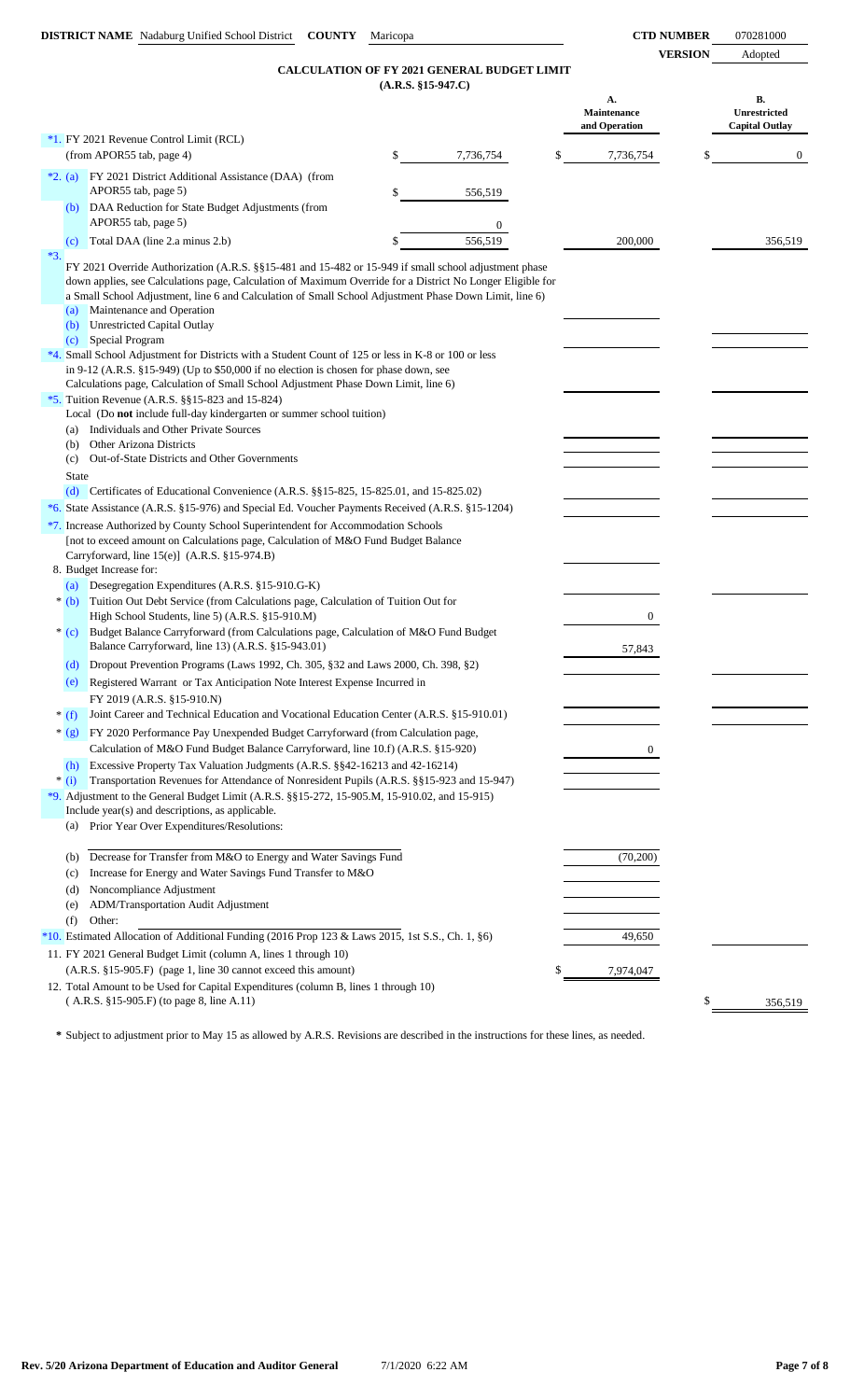| <b>DISTRICT NAME</b> | Nadaburg Unified School District No. | <b>COUNTY</b> | Maricopa | <b>CTD NUMBER</b> | 070281000 |
|----------------------|--------------------------------------|---------------|----------|-------------------|-----------|
|                      |                                      |               |          | <b>VERSION</b>    | Adopted   |

# **CALCULATION OF FY 2021 UNRESTRICTED CAPITAL BUDGET LIMIT AND CLASSROOM SITE FUND BUDGET LIMIT (A.R.S. §15-947.D and A.R.S. §15-978)**

# **UNRESTRICTED CAPITAL BUDGET LIMIT**

| A. 1. FY 2020 Unrestricted Capital Budget Limit (UCBL)                                                 |   |         |
|--------------------------------------------------------------------------------------------------------|---|---------|
| (from FY 2020 latest revised Budget, page 8, line A.12)                                                |   | 301,096 |
| 2. Total UCBL Adjustment for prior years as notified by ADE on BUDG75 report (For budget)              |   |         |
| adoption, use zero.)                                                                                   | S |         |
| 3. Adjusted Amount Available for FY 2020 Capital Expenditures (line $A.1 + A.2$ )                      |   | 301,096 |
| 4. Amount Budgeted in Fund 610 in FY 2020                                                              |   |         |
| (from FY 2020 latest revised Budget, page 4, line 10)                                                  |   | 271,095 |
| 5. Lesser of line A.3 or the sum of line A.4 and any positive adjustment on line A.2                   |   | 271,095 |
| 6. FY 2020 Fund 610 Actual Expenditures (For budget adoption use actual expenditures                   |   |         |
| to date plus estimated expenditures through fiscal year-end.)                                          |   | 244,385 |
| 7. Unexpended Budget Balance in Fund 610 (line A.5 minus A.6) If negative, use zero in                 |   |         |
| calculation, but show negative amount here in parentheses.                                             |   | 26,710  |
| 8. Interest Earned in Fund 610 in FY 2020                                                              |   |         |
| 9. Monies deposited in Fund 610 from School Facilities Board for donated land (A.R.S. §15-2041.F)      |   |         |
| 10. Adjustment to UCBL for FY 2021 (A.R.S. §15-905.M) Include year(s) and descriptions, as applicable. |   |         |
| (a) Prior Year Over Expenditures/Resolutions:                                                          |   |         |
|                                                                                                        |   |         |
| (b) ADM/Transportation Audit Adjustment                                                                |   |         |
| (c) Other:                                                                                             |   |         |
| 11. Amount to be Used for Capital Expenditures (from page 7, line 12)                                  |   | 356,519 |
| 12. FY 2021 Unrestricted Capital Budget Limit (lines A.7 through A.11) (1)                             |   | 383,229 |

# **CLASSROOM SITE FUND BUDGET LIMIT**

|                                                          | <b>Fund 011</b> | <b>Fund 012</b> | <b>Fund 013</b> | <b>Total Fund 010</b> |
|----------------------------------------------------------|-----------------|-----------------|-----------------|-----------------------|
| B. 1. FY 2020 Classroom Site Fund Budget Limit (from FY  |                 |                 |                 |                       |
| 2020 latest revised Budget, page 8, line B.7)            |                 |                 |                 |                       |
|                                                          | 82,999          | 538,852         | 410,444         | 1,032,295             |
| 2. FY 2020 Actual Expenditures (For budget adoption use  |                 |                 |                 |                       |
| actual expenditures to date plus estimated expenditures  |                 |                 |                 |                       |
| through fiscal year-end.)                                | 74,116          | 158,410         | 90,856          | 323,382               |
| 3. Unexpended Budget Balance (line B.1 minus B.2)        |                 |                 |                 |                       |
|                                                          | 8,883           | 380,442         | 319,588         | 708,913               |
| 4. Interest Earned in the Classroom Site Fund in FY 2020 | 192             | 6,211           | 2,610           | 9,013                 |
| 5. FY 2021 Classroom Site Fund Allocation (provided by   |                 |                 |                 |                       |
| ADE, based on \$425) Enter the total allocation in the   |                 |                 |                 |                       |
| Total Fund 010 column. Funds 011, 012, and 013 will      |                 |                 |                 |                       |
| automatically calculate.                                 | 113,527.70      | 227,055.40      | 227,055.40      | 567,638.50            |
| 6. Adjustments to FY 2021 Classroom Site Fund Budget     |                 |                 |                 |                       |
| Limit $(2)$                                              |                 |                 |                 | 0                     |
|                                                          |                 |                 |                 |                       |
| 7. FY 2021 Classroom Site Fund Budget Limit (Sum of      |                 |                 |                 |                       |
| lines B.3 through B.6 $)$ (3)                            | 122,603         | 613,709         | 549,254         | 1,285,565             |

(1) The amount budgeted on page 4, line 10 cannot exceed this amount.

(2) This line may be used to recapture lost CSF budget capacity that resulted from underbudgeting in prior fiscal years.

(3) The amounts budgeted on page 3, lines 13, 26, 39, and 40 cannot exceed the respective amounts on this line.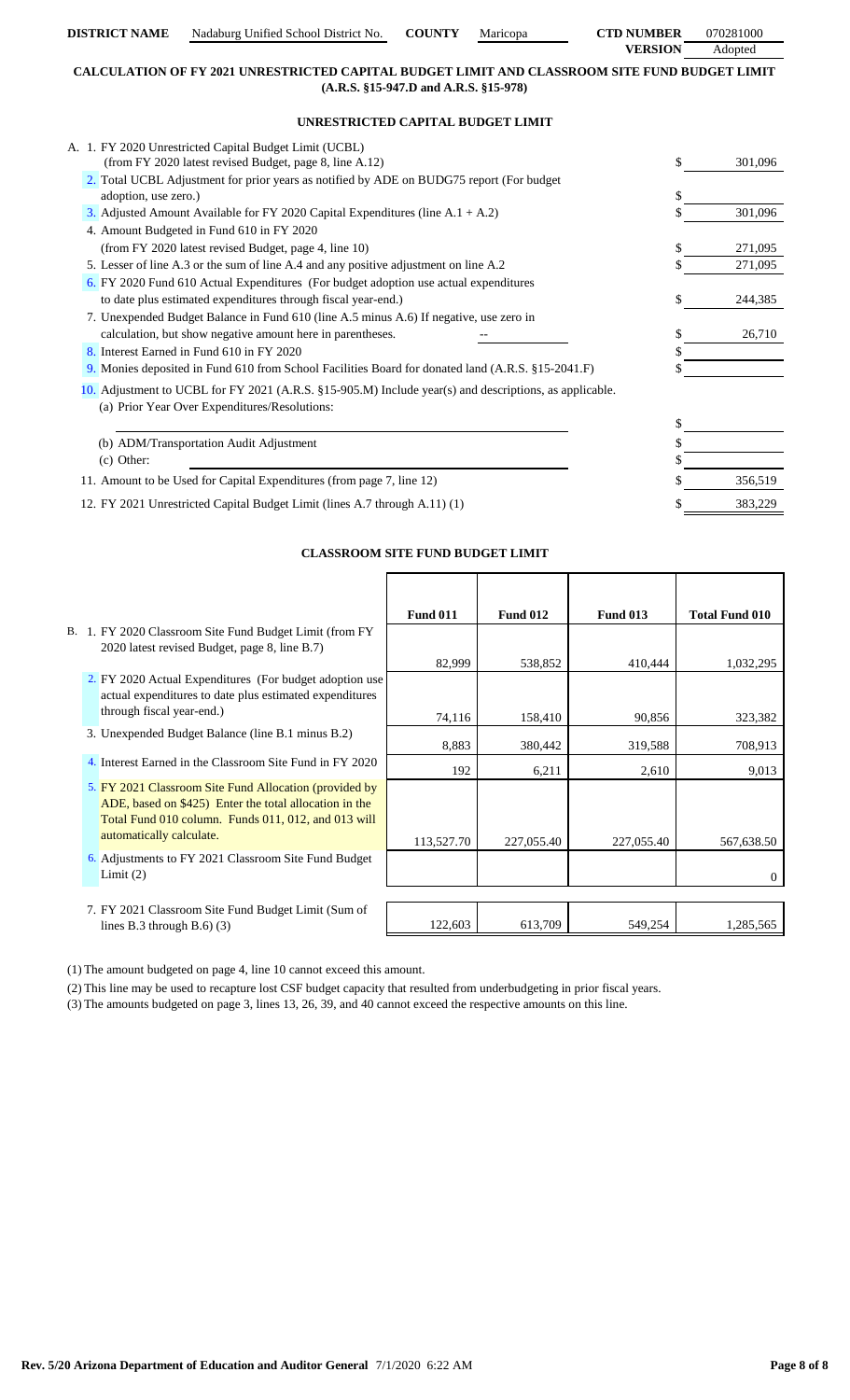# **SUPPLEMENT TO SCHOOL DISTRICT ANNUAL EXPENDITURE BUDGET FOR DISTRICTS THAT BUDGET FOR ENGLISH LANGUAGE LEARNERS (A.R.S. §§15-756.04 and 15-756.11)**

|                                                              |     |            |           |                 | Employee | Purchased   |          |          |       |           | Totals        |             |     |
|--------------------------------------------------------------|-----|------------|-----------|-----------------|----------|-------------|----------|----------|-------|-----------|---------------|-------------|-----|
| <b>English Language Learners Supplement</b>                  |     | <b>FTE</b> |           | <b>Salaries</b> | Benefits | Services    | Supplies | Property | Other | Prior     | <b>Budget</b> | 0/          |     |
|                                                              |     | Prior      | Budget    |                 |          | 6300, 6400, |          |          |       | <b>FY</b> | <b>FY</b>     | Increase/   |     |
| <b>Expenditures</b>                                          |     | <b>FY</b>  | <b>FY</b> | 6100            | 6200     | 6500        | 6600     | 6700     | 6800  | 2020      | 2021          | Decrease    |     |
| English Language Learner Fund 071 (A.R.S. §15-756.04)        |     |            |           |                 |          |             |          |          |       |           |               |             |     |
| 1000 Instruction                                             |     | 0.00       | 2.00      | 36,061          | 10,772   |             |          |          |       |           | $46,833 -$    |             |     |
| 2000 Support Services                                        |     |            |           |                 |          |             |          |          |       |           |               |             |     |
| 2100 Students                                                |     | 0.00       |           |                 |          |             |          |          |       |           |               | $0.0\%$ 2   |     |
| 2200 Instructional Staff                                     |     | 0.00       |           |                 |          |             |          |          |       |           |               | $0.0\%$ 3   |     |
| 2300 General Administration                                  |     | 0.00       |           |                 |          |             |          |          |       |           |               | 0.0%        |     |
| 2400 School Administration                                   |     | 0.00       |           |                 |          |             |          |          |       |           |               | $0.0\%$ 5   |     |
| 2500 Central Services                                        |     | 0.00       |           |                 |          |             |          |          |       |           |               | $0.0\%$ 6   |     |
| 2600 Operation & Maintenance of Plant                        |     | 0.00       |           |                 |          |             |          |          |       |           |               | 0.0%        |     |
| 2700 Student Transportation                                  |     | 0.00       |           |                 |          |             |          |          |       |           |               | $0.0\%$ 8.  |     |
| 2900 Other                                                   |     | 0.00       |           |                 |          |             |          |          |       |           |               | $0.0\%$ 9   |     |
| Total (lines 1-9) (to Budget, page 6, Other Funds, line 2)   | 10. | 0.00       | 2.00      | 36,061          | 10,772   |             |          |          |       |           | $46,833$ --   |             | 10. |
| Compensatory Instruction Fund 072 (A.R.S. §15-756.11)        |     |            |           |                 |          |             |          |          |       |           |               |             |     |
| 1000 Instruction                                             | 11  | 0.00       |           |                 |          |             |          |          |       |           |               | 0.0% 11     |     |
| 2000 Support Services                                        |     |            |           |                 |          |             |          |          |       |           |               |             |     |
| 2100 Students                                                | 12. | 0.00       |           |                 |          |             |          |          |       |           |               | 0.0% 12.    |     |
| 2200 Instructional Staff                                     | 13. | 0.00       |           |                 |          |             |          |          |       |           |               | 0.0% 13.    |     |
| 2300 General Administration                                  | 14  | 0.00       |           |                 |          |             |          |          |       |           |               | 0.0% 14     |     |
| 2400 School Administration                                   | 15. | 0.00       |           |                 |          |             |          |          |       |           |               | 0.0% 15     |     |
| 2500 Central Services                                        | 16. | 0.00       |           |                 |          |             |          |          |       |           |               | $0.0\%$ 16. |     |
| 2600 Operation & Maintenance of Plant                        | 17. | 0.00       |           |                 |          |             |          |          |       |           |               | 0.0% 17     |     |
| 2700 Student Transportation                                  | 18. | 0.00       |           |                 |          |             |          |          |       |           |               | 0.0% 18.    |     |
| 2900 Other                                                   | 19. | 0.00       |           |                 |          |             |          |          |       |           |               | 0.0% 19.    |     |
| Total (lines 11-19) (to Budget, page 6, Other Funds, line 3) | 20. | 0.00       | 0.00      |                 |          |             |          |          |       |           |               | 0.0% 20.    |     |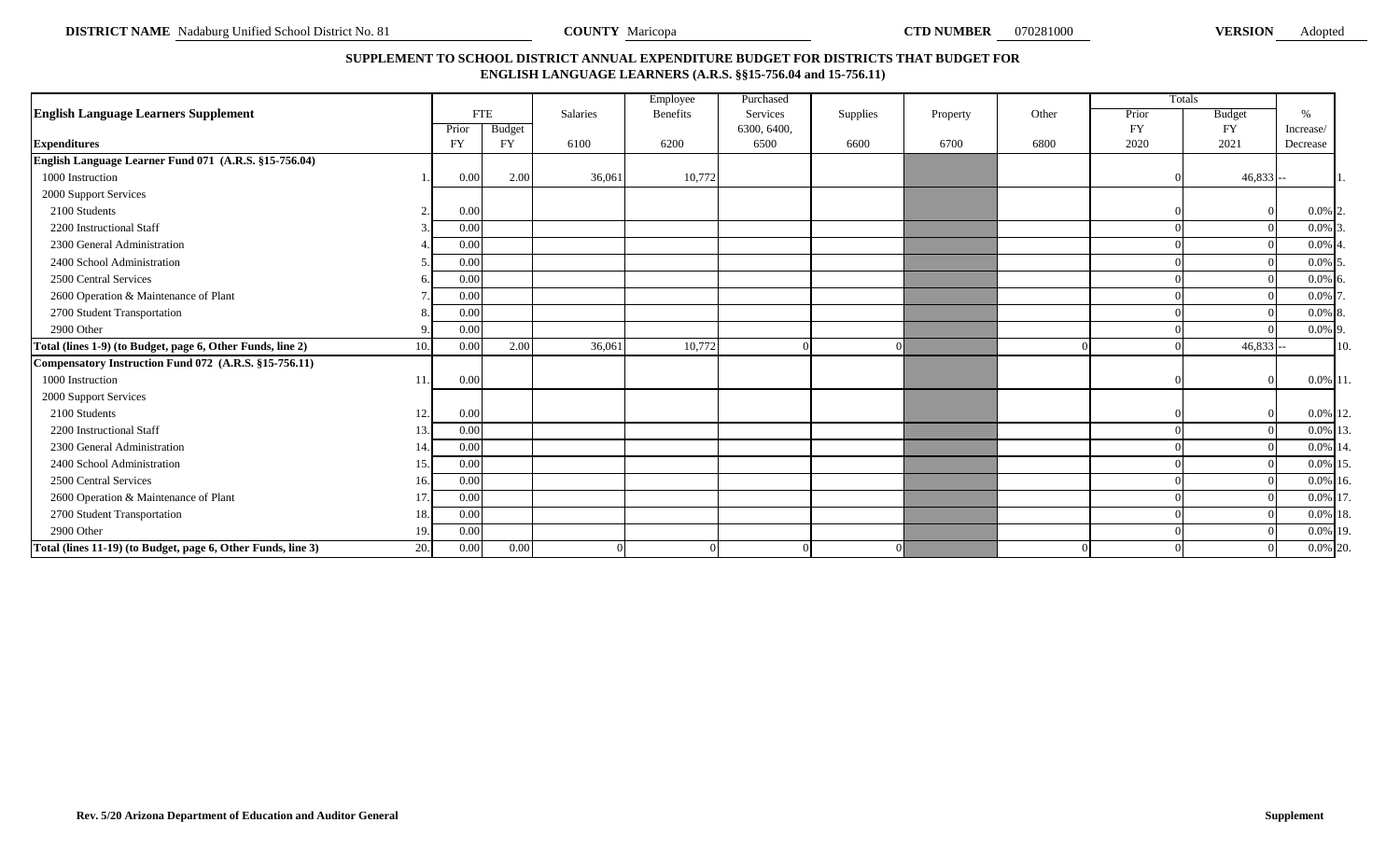### **SUMMARY OF SCHOOL DISTRICT PROPOSED EXPENDITURE BUDGET CTD NUMBER** 070281000

| I certify that the Budget of       | <b>Nadaburg Unified School</b>    | District,    | <b>Maricopa</b>               | County for fiscal year 2021 was officially                                              |
|------------------------------------|-----------------------------------|--------------|-------------------------------|-----------------------------------------------------------------------------------------|
| proposed by the Governing Board on | June 10                           |              |                               | , 2020, and that the complete Proposed Expenditure Budget may be reviewed by contacting |
| <b>Kerre Laabs</b>                 | at the District Office, telephone | 623.388.2130 | during normal business hours. |                                                                                         |

|                                                                                                                                                                                                                                                     |                 |                                      |                                       | <b>President of the Governing Board</b>                                                                               |        |
|-----------------------------------------------------------------------------------------------------------------------------------------------------------------------------------------------------------------------------------------------------|-----------------|--------------------------------------|---------------------------------------|-----------------------------------------------------------------------------------------------------------------------|--------|
| 1. Average Daily Membership:                                                                                                                                                                                                                        | <b>2019 ADM</b> | <b>Prior Year</b><br><b>2020 ADM</b> | <b>Budget Year</b><br><b>2021 ADM</b> | 4. Average Teacher Salaries (A.R.S. §15-903.E)<br>1. Average salary of all teachers employed in FY 2021 (budget year) | 56,290 |
| <b>Attending</b>                                                                                                                                                                                                                                    |                 |                                      |                                       | 2. Average salary of all teachers employed in FY 2020 (prior year)                                                    | 53,222 |
|                                                                                                                                                                                                                                                     | 777.591         | 762.235                              | 820,000                               | 3. Increase in average teacher salary from the prior year                                                             | 3,068  |
| 2. Tax Rates:                                                                                                                                                                                                                                       |                 | <b>Prior FY</b>                      | Est. Budget FY                        | 4. Percentage increase                                                                                                | 6%     |
| <b>Primary Rate</b> (equalization formula funding and<br>budget add-ons not required to be in secondary rate)<br>Secondary Rate (voter-approved overrides, bonds,<br>and Career Technical Education Districts, and<br>desegregation, if applicable) |                 | 4.4776<br>0.2605                     | 5.0000<br>0.2430                      | Comments on average salary calculation (Optional):                                                                    |        |
| 3. Budgeted Expenditures and Budget Limits:                                                                                                                                                                                                         |                 | <b>Budgeted</b>                      |                                       |                                                                                                                       |        |
|                                                                                                                                                                                                                                                     |                 | <b>Expenditures</b>                  | <b>Budget Limit</b>                   |                                                                                                                       |        |
| Maintenance & Operation Fund                                                                                                                                                                                                                        |                 | 7,974,047                            | 7,974,047                             |                                                                                                                       |        |
| <b>Classroom Site Fund</b>                                                                                                                                                                                                                          |                 | 1,285,566                            |                                       | 1,285,565 5. Average salary of all teachers employed in FY 2018                                                       | 45,208 |
| <b>Unrestricted Capital Outlay Fund</b>                                                                                                                                                                                                             |                 | 383,229                              |                                       | 383,229 [6. Total percentage increase in average teacher salary since FY 2018]                                        | 25%    |

| MAINTENANCE AND OPERATION EXPENDITURES       |                              |                  |                 |                  |                 |                  |                          |  |
|----------------------------------------------|------------------------------|------------------|-----------------|------------------|-----------------|------------------|--------------------------|--|
|                                              | <b>Salaries and Benefits</b> |                  | Other           |                  | <b>TOTAL</b>    |                  | % Inc. / (Decr.)<br>from |  |
|                                              | <b>Prior FY</b>              | <b>Budget FY</b> | <b>Prior FY</b> | <b>Budget FY</b> | <b>Prior FY</b> | <b>Budget FY</b> | <b>Prior FY</b>          |  |
| <b>100 Regular Education</b>                 |                              |                  |                 |                  |                 |                  |                          |  |
| <b>1000 Instruction</b>                      | 1,751,585                    | 2,152,100        | 2,418,323       | 1,306,526        | 4,169,908       | 3,458,626        | $-17.1%$                 |  |
| <b>2000 Support Services</b>                 |                              |                  |                 |                  |                 |                  |                          |  |
| 2100 Students                                | 154,426                      | 165,500          | 5,372           | $\boldsymbol{0}$ | 159,798         | 165,500          | 3.6%                     |  |
| <b>2200 Instructional Staff</b>              | 117,915                      | 172,900          | 9,547           | $\Omega$         | 127,462         | 172,900          | 35.6%                    |  |
| 2300, 2400, 2500 Administration              | 859,114                      | 914,600          | 138,661         | 49,000           | 997,775         | 963,600          | $-3.4%$                  |  |
| 2600 Oper./Maint. of Plant                   | 409,956                      | 513,500          | 593,888         | 588,210          | 1,003,844       | 1,101,710        | 9.7%                     |  |
| 2900 Other                                   | $\overline{0}$               | $\Omega$         | $\theta$        | $\Omega$         | $\theta$        | $\Omega$         | 0.0%                     |  |
| 3000 Oper. of Noninstructional Services      | $\overline{0}$               | $\mathbf{0}$     | 6,581           | 7,000            | 6,581           | 7,000            | 6.4%                     |  |
| 610 School-Sponsored Cocurric. Activities    | $\overline{0}$               | $\theta$         | $\overline{0}$  | $\Omega$         | $\theta$        | $\Omega$         | 0.0%                     |  |
| 620 School-Sponsored Athletics               | $\theta$                     | $\overline{0}$   | $\theta$        | $\Omega$         | $\Omega$        | $\Omega$         | 0.0%                     |  |
| 630, 700, 800, 900 Other Programs            | 45,000                       | $\Omega$         | $\Omega$        | $\Omega$         | 45,000          | $\Omega$         | $-100.0%$                |  |
| <b>Regular Education Subsection Subtotal</b> | 3,337,996                    | 3,918,600        | 3,172,372       | 1,950,736        | 6,510,368       | 5,869,336        | $-9.8%$                  |  |
| 200 and 300 Special Education                |                              |                  |                 |                  |                 |                  |                          |  |
| 1000 Instruction                             | 537,718                      | 715,000          | 425,700         | 225,000          | 963,418         | 940,000          | $-2.4%$                  |  |
| <b>2000 Support Services</b>                 |                              |                  |                 |                  |                 |                  |                          |  |
| 2100 Students                                | 194,104                      | 195,200          | 172,343         | 200,000          | 366,447         | 395,200          | 7.8%                     |  |
| <b>2200 Instructional Staff</b>              | $\theta$                     | $\Omega$         | 1,200           | $\Omega$         | 1,200           | $\Omega$         | $-100.0%$                |  |
| 2300, 2400, 2500 Administration              | $\mathbf{0}$                 | $\mathbf{0}$     | 169             | $\overline{0}$   | 169             | $\mathbf{0}$     | $-100.0%$                |  |
| 2600 Oper./Maint. of Plant                   | $\overline{0}$               | $\mathbf{0}$     | $\mathbf{0}$    | $\overline{0}$   | $\mathbf{0}$    | $\mathbf{0}$     | 0.0%                     |  |
| 2900 Other                                   | $\overline{0}$               | $\theta$         | $\theta$        | $\Omega$         | $\Omega$        | $\Omega$         | 0.0%                     |  |
| 3000 Oper. of Noninstructional Services      | $\theta$                     | $\theta$         | $\theta$        | $\Omega$         | $\Omega$        | $\Omega$         | 0.0%                     |  |
| <b>Special Education Subsection Subtotal</b> | 731,822                      | 910,200          | 599,412         | 425,000          | 1,331,234       | 1,335,200        | 0.3%                     |  |
| <b>400 Pupil Transportation</b>              | 451,364                      | 540,753          | 146,509         | 175,000          | 597,873         | 715,753          | 19.7%                    |  |
| 510 Desegregation                            | $\mathbf{0}$                 | $\theta$         | $\theta$        | $\Omega$         | $\Omega$        | $\Omega$         | 0.0%                     |  |
| <b>530 Dropout Prevention Programs</b>       | $\overline{0}$               | $\mathbf{0}$     | $\theta$        | $\Omega$         | $\mathbf{0}$    | $\Omega$         | 0.0%                     |  |
| 540 Joint Career and Technical Education     |                              |                  |                 |                  |                 |                  |                          |  |
| and Vocational Education Center              | $\Omega$                     | $\Omega$         | $\mathbf{0}$    | $\Omega$         | $\mathbf{0}$    | $\mathbf{0}$     | 0.0%                     |  |
| 550 K-3 Reading Program                      | 51,499                       | 53,758           | $\overline{0}$  | $\overline{0}$   | 51,499          | 53,758           | 4.4%                     |  |
| <b>TOTAL EXPENDITURES</b>                    | 4,572,681                    | 5,423,311        | 3,918,293       | 2,550,736        | 8,490,974       | 7,974,047        | $-6.1%$                  |  |